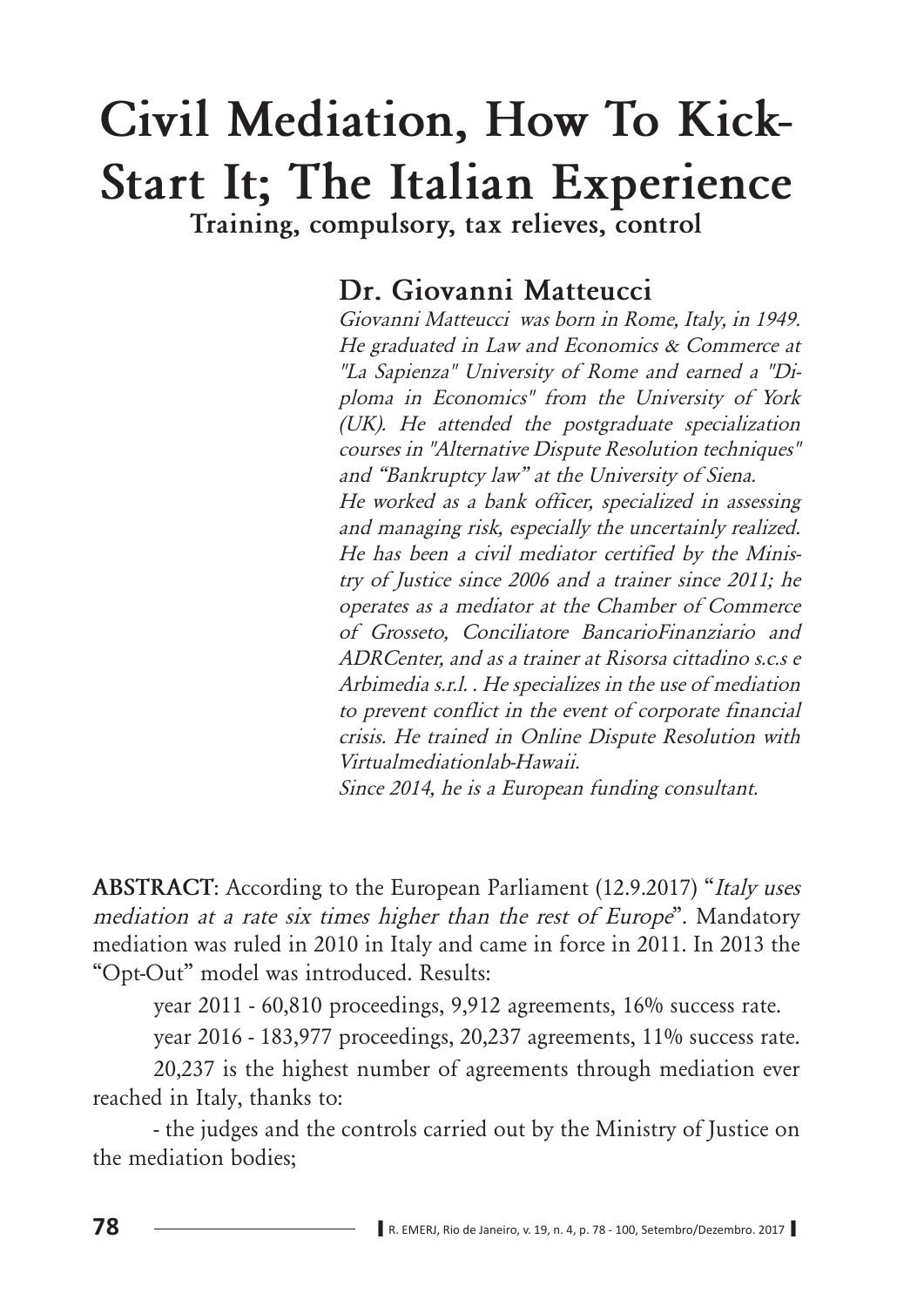- statistics available at a nationwide level, which allow to check on the results:

- the stubbornness of those who believe in mediation, who often work for free.

Neverthless the success rate scored in 2016 is still far away from that realized in 2011, mainly because a worsening in the quality of training during the 2010/2011 period. The most efficient mediation bodies, in addition to the courses required by the law, have realized further training and are achieving far higher results than the average.

INDEX - 1 Introduction; 2 Main statistical figures; 3 A bit of history; 4 Mandatory mediation approved (2010), unconstitutional declared (2012), reintroduced (2013); 5 New rules in 2014/15; 6 Mediation bodies and the Ministry of Justice; 7 The judiciary; 8 Training; 9 Conclusions.

#### 1. INTODUCTION

The European Parliament, in the resolution of 12.9.2017, states: "...

A. whereas Directive 2008/52/EC has been an important milestone with regard to the introduction and use of mediation procedures in the European Union; .....

F. whereas the objectives stated in Article 1 of the Mediation Directive aimed at encouraging the use of mediation and in particular at achieving a 'balanced relationship between mediation and judicial proceedings' have clearly not been achieved, as mediation is used in less than 1 % of the cases in court on average in the majority of Member States; ...

" calls on the Member States to step up their efforts to encourage the use of mediation in civil and commercial disputes;

" calls on the Commission

- to assess the need to develop EU-wide quality standards for the provision of mediation services, especially in the form of minimum standards ensuring consistency ...;

- to create and maintain -in each Member State- national registers of mediated proceedings

to undertake a detailed study on the obstacles to the free circulation of foreign mediation agreements in the Union ...;

- to extend ... the scope of mediation also to other civil or administrative matters ...;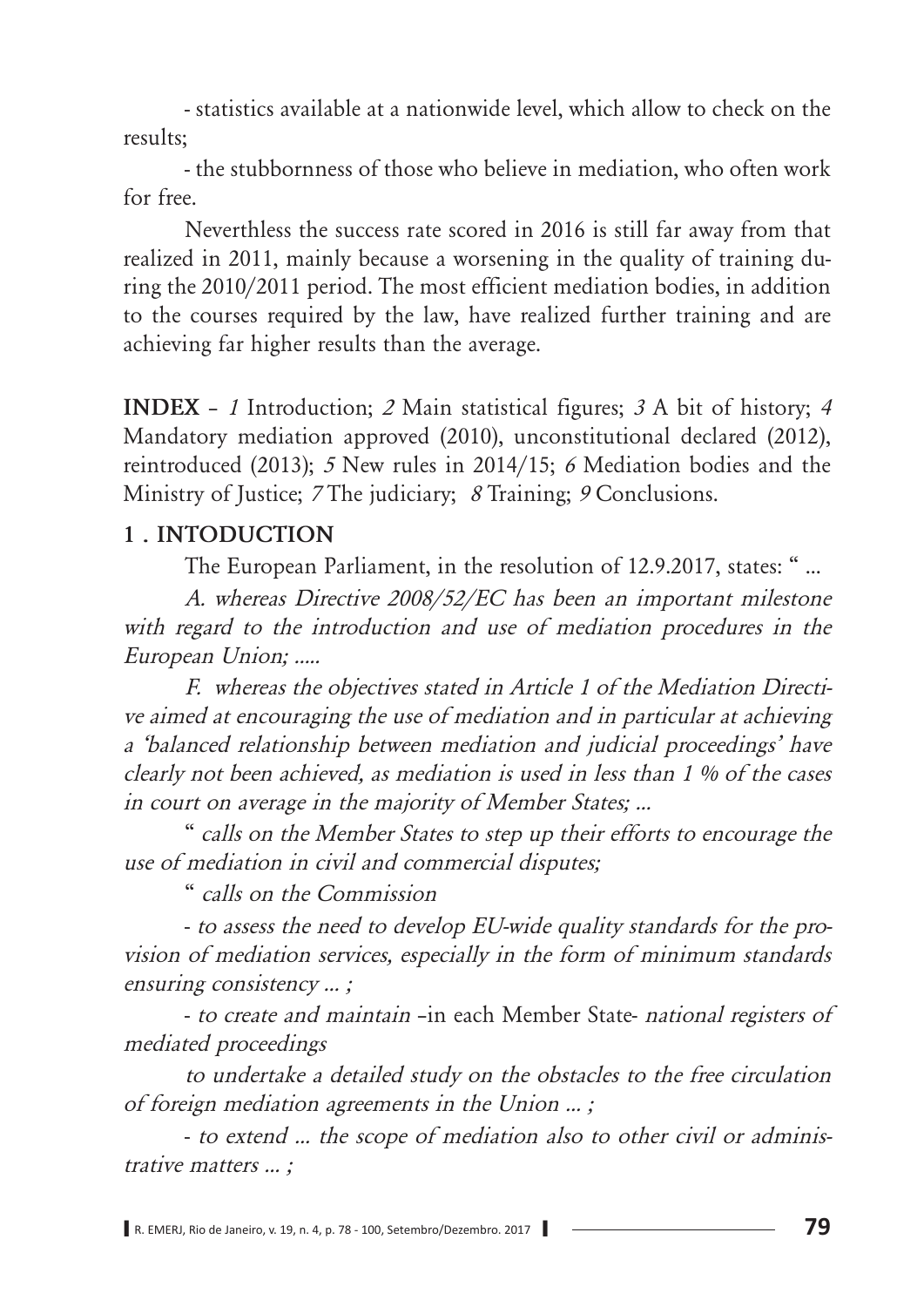*<sup>4</sup>* regrets the difficulty of obtaining comprehensive statistical data on *mediation, including the number of mediated cases, the average length and success rates of mediation processes*"<sup>1</sup>.

But, first of all, in order to spread the use of mediation all over Europe, I think that the European Commission should advice a minimum standard of a highly qualified training course in ADR to be shared in all Member States. The European Parliament underlines that "Italy uses me*diation at a rate six times higher than the rest of Europe*"; neverthless, in this Country, the sharp fall in quality of training in 2010 / 2011 has caused serious consequences.

On March 21<sup>st</sup>, 2011, mandatory mediation took off in Italy. The initial results were encouraging: 31% of proceedings saw all parties present and the success rate was 54%; a final agreement was achieved in 16% of mediations (9.912). Over time, the number of proceedings increased but (all parties present) the success rate declined from 59% at the beginning of 2011 to  $38\%$  at the end of 2012.

Year 2016 year scored the highest number of mediation agreements  $(20,237)$  ever reached in Italy but the success rates (all parties present 43%; final agreement  $11\%$ ) were far away from those scored in 2011.

#### **2. MAIN STATISTICAL FIGURES**

Civil and commercial mediation has been compulsory in Italy since 2011. More precisely

| compulsory since | March 21, 2011     | untill December 12, 2012                      |
|------------------|--------------------|-----------------------------------------------|
| voluntary since  |                    | December 13, 2012   untill September 19, 2013 |
| compulsory since | September 20, 2013 |                                               |

<sup>1</sup> EU - European Parliament, Tuesday, 12 September 2017, Strasbourg "Implementation of mediation directive" http:// www.europarl.europa.eu/sides/getDoc.do?pubRef=-//EP//TEXT+TA+P8-TA-2017-0321+0+DOC+XML+V0//EN Quantifying the cost of not using mediation  $-$  a data analysis. 2011

http://www.adrcenterinternational.com/wp-content/uploads/2015/07/Paper-EU-Parliament-Giuseppe-De-Palo-.dox\_.pdf Rebooting the Mediation Directive: Assessing the limited impact of its implementation and proposing measures to increase the number of mediations in the EU; 2014

http://www.adrcenterinternational.com/wp-content/uploads/2015/07/IPOL-JURI\_ET2014493042\_EN.pdf The implementation of the Mediation Directive – 29 November 2016

http://www.adrcenterinternational.com/balanced-relationship-mediation.pdf

Study for an evaluation and implementation of Directive 2008 / 52 / EC – the "Mediation Directive – 2013/2016 https://publications.europa.eu/it/publication-detail/-/publication/bba3871d-223b-11e6-86d0-01aa75ed71a1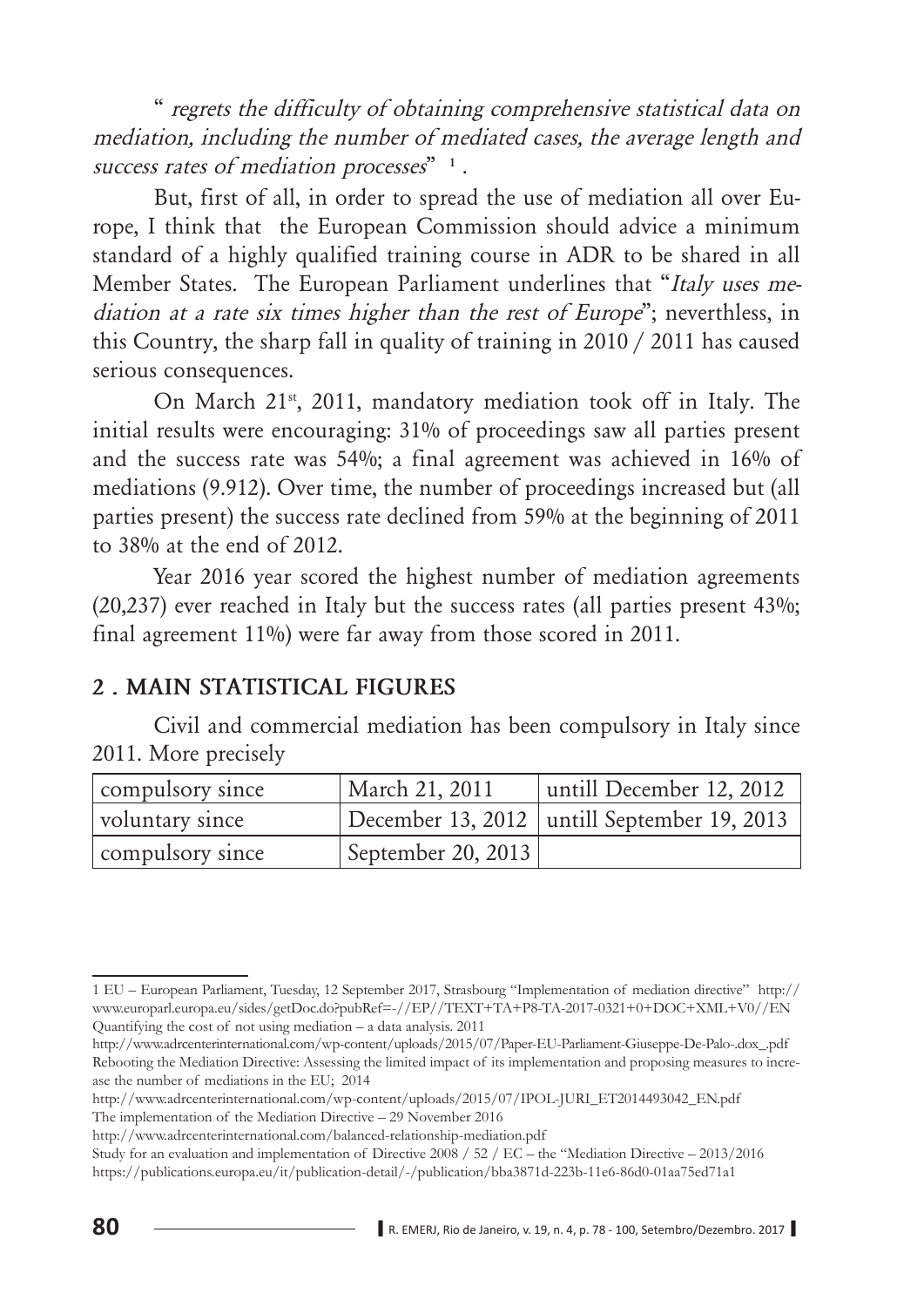|         | Mediation   |            |              | Civil      | proceedings |
|---------|-------------|------------|--------------|------------|-------------|
|         | Proceedings | Agreements | Agreements   | Registered | Pending     |
|         |             |            | success rate |            |             |
| $2011*$ | 60,810      | 9,912      | 16%          | 4,409,000  | 5,566,000   |
| 2012    | 154,879     | 16,727     | 11%          | 4,267,000  | 5,081,000   |
| 2013    | 41,604      | 5,408      | 13%          | 4,389,000  | 5,155,000   |
| 2014    | 179,587     | 16,162     | 9%           | 4,009,000  | 4,359,000   |
| 2015    | 196,247     | 19,625     | 10%          | 3,334,000  | 3,945,000   |
| 2016    | 183,977     | 20,237     | 11%          | 3,472,000  | 3,803,000   |

 $*21.3 / 31.12.2011$ 

The conflicts subjected to mandatory mediation are only the 8% of all the conflict filed in Italian courts; their filing had a 9% increase from October 2012 to September 2013, when mediation was voluntary (footnote 2, period *D*) and a 15% decrease after September 2013, when mandatory mediation was back (footnote 2, period  $E^{2}$ ).

2 As far as mediation is concerned, Italy has experienced five different time periods :

A ) 1993 - 2003 :

- "pure" voluntary mediation;

- not enforceable;

- no links with the judicial proceeding;

- no compulsory assistance by a lawyer to the parties;

- fees to be paid at the beginning of the proceeding;

B) 2003 - March 2011

- voluntary mediation;

- enforceable;

- no links with the judicial proceeding;

- no compulsory assistance by a lawyer to the parties;

- fees to be paid at the beginning of the proceeding;

C ) March 2011 – October 2012

- mandatory mediation;

- enforceable;

- links with the judicial proceeding;

- no compulsory assistance by a lawyer to the parties;

- fees to be paid at the beginning of the proceeding;

D ) October 2012 – September 2013

- voluntary mediation;

- enforceable;

- links with the judicial proceeding;

- no compulsory assistance by a lawyer to the parties;

- fees to be paid at the beginning of the proceeding;

E ) from September 2013

- mandatory mediation;

- enforceable;

- links with the judicial proceeding;

- compulsory assistance by a lawyer to the parties;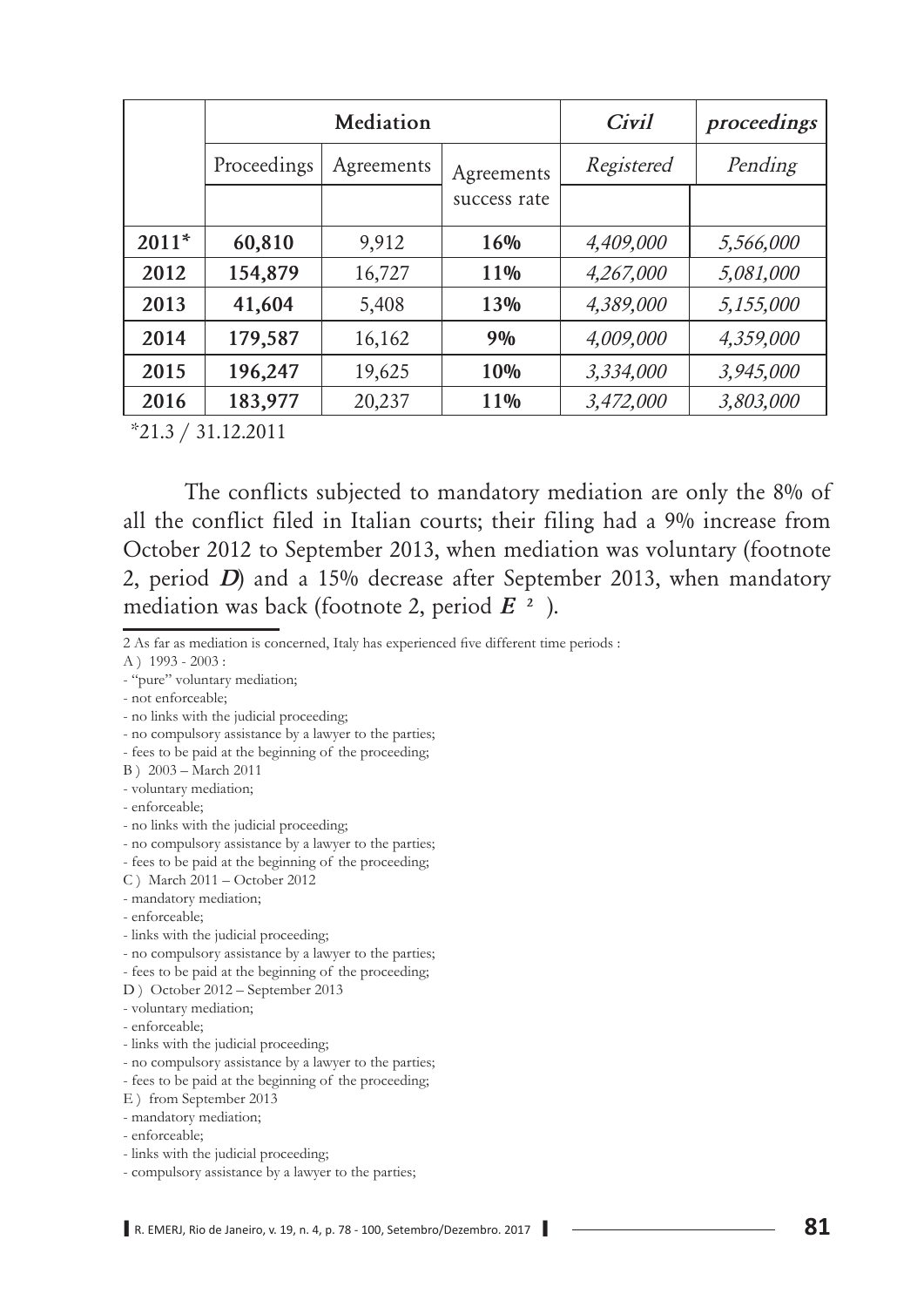| Cases discussed in Tribunals |                                           |  |  |
|------------------------------|-------------------------------------------|--|--|
| All civil proceedings        | Proceedings related<br>to civil mediation |  |  |
| $-8%$                        | $-16%$                                    |  |  |
|                              |                                           |  |  |

Therefore (compulsory) mediation "works", but the overall success rate is still too law, only 11%. Why?

In order to kick-start mediation (and ADR), it is necessary to have clear goals to be reached, a very good training, a strong attention to the "stakeholders" (people, lawyers, judges), their attitudes and interests, and to control what is going on. Starting with the knowledge of the historical framework.

## **3. A BIT OF HISTORY**

Mediation belongs to the Italian cultural and juridical tradition. The Italian State was founded in 1861. In the first Civil Procedure Code (1865) the heading of the introductory seven articles was "Conciliation". According to a law issued in the same year, police officers must first of all reconcile conflicts among private citizens. In 1880 Justices of Peace issued the 70% of all sentences delivered in Italy. According to Law 261/1892 the judge "in order to reach a conciliation, could call for the single party in a private *hearing*" (an *ante litteram* caucus). But the totalitarian regime carried out during the Fascist period (1922 – 1943) disliked conflict resolutions reached by private citizens; they must be settled by judges, through sentences. 1941 Civil Procedure Code, art. 183, provided the possibility of conciliation managed by the judge in the pre-trial hearings; nevertheless it is always been a pure formality.

The bankruptcy rules have their roots in the "jus mercatorum", developed in Central and Northern Italy around the thirteenth century. These laws included the "*affida*", i.e. the *trust* given to the insolvent debtor and fugitive allowing him to return to his city in order to negotiate with his creditors; this practice became very popular in the highly business-oriented Republic of Venice from the fifteenth century onwards. The debtor-creditor negotiation was later opposed by the Napoleonic Code, shyly resumed by the Italian legislation of the late nineteenth century, supported by the Ital-

<sup>-</sup> pre-mediation first meeting, free of charge, with an "opt out" mechanism.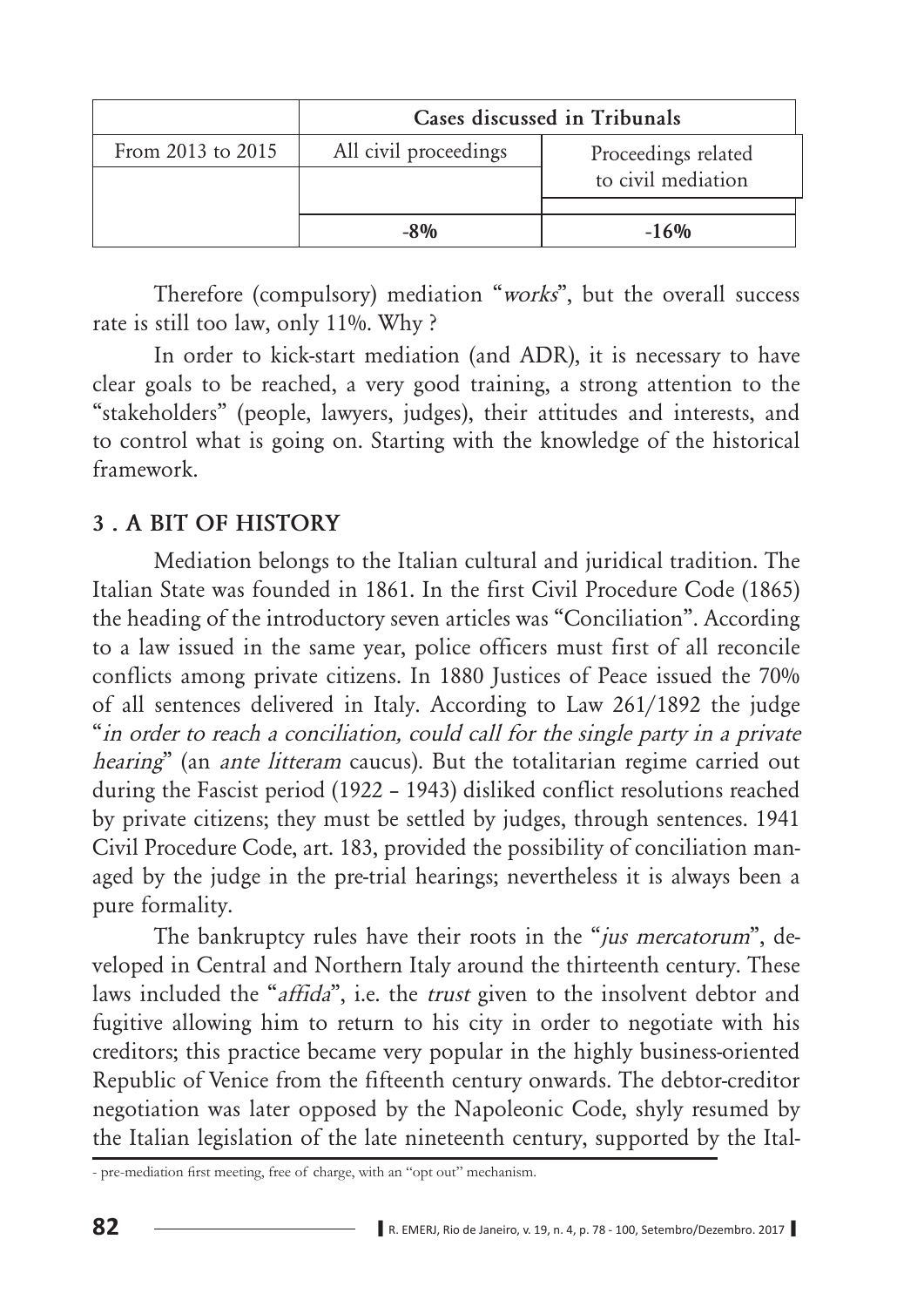ian doctrine of the early twentieth century, and rejected by the bankruptcy law passed by fascism in 1942<sup>3</sup>.

Since the 30's of the twentieth century, in Italy, mediation gradually lost its importance and it was no longer taught in universities for over seventy years; it was (and still is) part of the Italian legal tradition, but it was forgotten, by the potential users (people) and by the professionals (lawyers and judges).

In 1993 the Law 580 ruled : each Italian Chamber of Commerce had to set up a conciliation (and arbitration) chamber. At a very slow pace ADRs started their way in contemporary Italy. The Legislative Decree no. 5/2003 (in force since 2005) ruled voluntary mediation in corporate, financial and banking controversies. Mediation bodies were ruled; lawyers and no lawyers could be mediators. Specific training requirements, especially on communication, were very modest. Nobody (*rectius*, no lawyer) used it, and when I asked why, lawyers replied: "Because it was not compulsory".

There were a high number of litigation cases, long lasting litigation cases, a huge numbers of lawyers (with decreasing revenues), a "*shrinking*" in the litigation market (the number of new civil proceedings has decreased due to the economic crisis started in 2008, the length of proceedings and the increase in court fees)<sup>4</sup> and a tremendous number of pending civil litigation cases in the overall judicial system  $(5,700,000 \text{ in } 2009)$ .

<sup>3</sup> Matteucci Giovanni, "Insolvenza e negoziazione in Italia: uno sguardo al passato per comprendere il presente e, forse, prevedere un po' del futuro – Insolvency and negotiation in Italy; a look to the past to understand the present and, perhaps, forecast a bit of the future" 21.2.2013 http://www.adrmaremma.it/matteucci25.pdf or http://www.ilfallimentarista.it/insolvenza\_negoziazione\_sguardo\_storico

<sup>4</sup> Increase in court fees, according to the Italian Bar Council (Consiglio Nazionale Forense) + 180% from 2005 to 2012; CNF January 24th, 2014 http://www.consiglionazionaleforense.it/site/home/naviga-per-temi/in-evidenza/articolo8457.html .

<sup>&</sup>quot;The decrease in case filings. According to the year-end forecasts ... 2014 recorded a significant positive balance: in practice, the civil courts of first instance delivered 330,000 judgments more compared to the disputes initiated by citizens and businesses. The result depends on the fall in new cases (-4.2% over 2013) and the increase in the decisions of judges (+3.9%). In other words: less litigation and more ruling.

<sup>&</sup>quot;There is no clear diagnosis of the reasons for the decline in filings. In addition to the likely impact of the crisis on trade and thus litigation, in 2014 some measures for alternative dispute settlement were introduced, such as arbitration, assisted negotiation and mediation that have lightened the courts", said Fabio Bartolomeo director general of statistics at the Ministry of Justice.

<sup>&</sup>quot; In fact, last year there has been the best result since 2008, bringing the potential backlog of civil courts as of December 31 under the threshold of 3 million cases. A number of dossiers which is still impressive - certainly - but progressing at this rate it could be zeroed in nine years. Which are many, but represent a "measurable" period, especially when compared with the projections referred to the pace of disposal recorded in 2012 and 2013, which were three times longer". - Dell'Oste Cristiano, Finizio Michela and Mazzei Bianca Lucia, "Less litigation (-4.2%) and more rulings (+3.9%) are reducing the civil justice backlog", in Il Sole 24 Ore, 10.08.2015

http://www.italy24.ilsole24ore.com/art/laws-and-taxes/2015-08-05/less-litigation-42percento-and-more-rulings-39percento-are-reducing-the-civil-justice-backlog-095331.php?uuid=ACpyqBd&icmpid=boxhp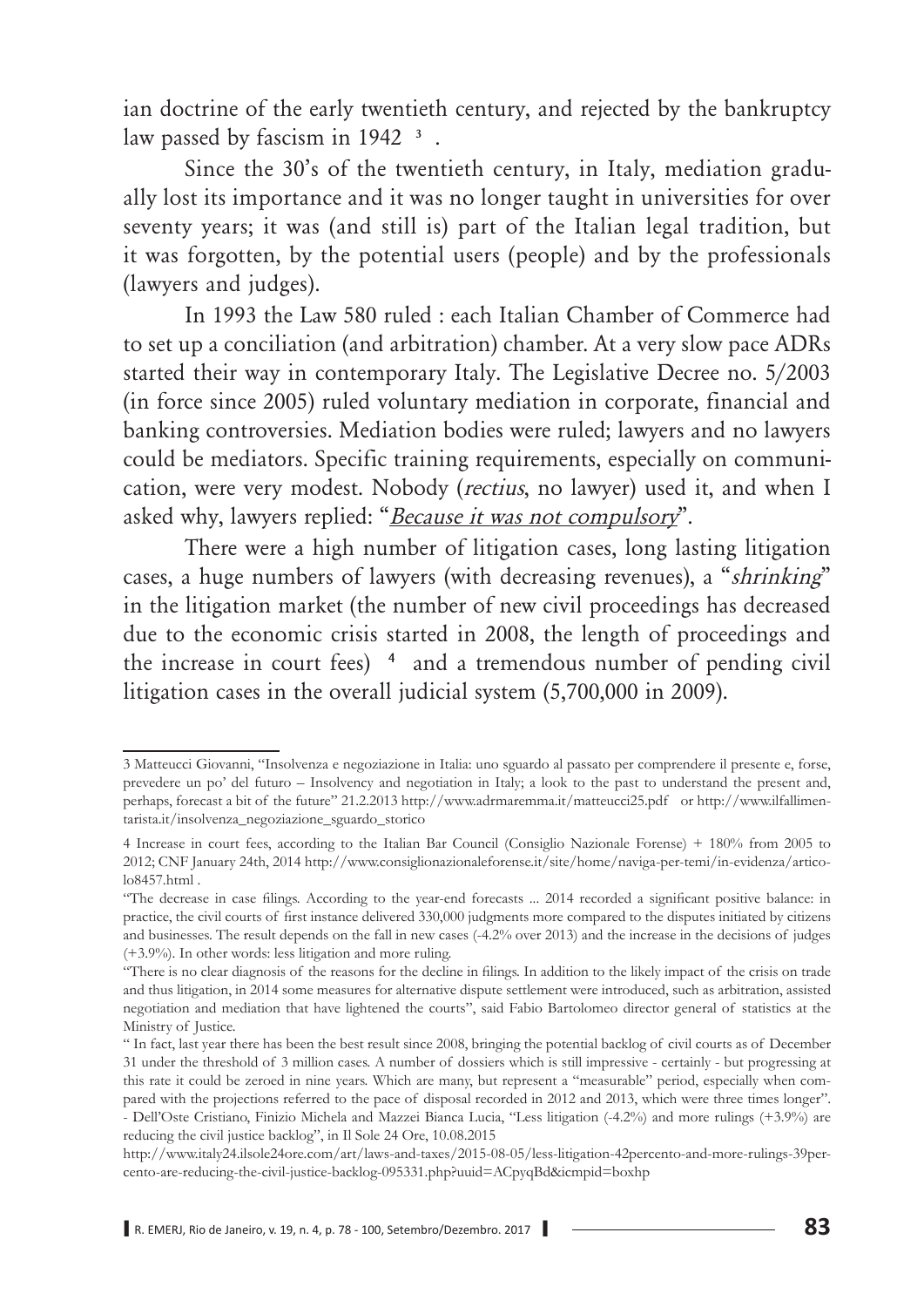### 4 . MANDATORY MEDIATION APPROVED (2010), UNCONSTI-TUTIONAL DECLARED (2012), REINTRODUCED (2013)

In 2010 the compulsory civil and commercial mediation was ruled by Legislative Decree no 28/2010), starting from March 2011, in many civil matters<sup>5</sup>: it was declared unconstitutional in October 2012 and reintroduced in September 2013. It had to face a furious opposition by lawyers (a matter of culture and revenues - ADR, here, doesn't mean Alternative Dispute Resolutions, rather *Alarming Drops in Revenues*) and -until 2013- a benign neglect by judges (a matter of culture). 50 hours of training (too few) were established, with specific attention to communication; graduates in any subject could become mediators (also non-graduates, but only on matters related to their activities). In Italy civil and commercial mediation took-off : from March 21 to December 31, 2011 : registered proceedings 60.810, all parties present in 31% of proceedings, agreements 9.912 (with a success rate of 16%), two to three months required to reach the deal.

Over time, the number of proceedings increased, as well as the percentage of proceedings where all parties were present. But the success rate of the latter started to decline, continuously, constantly, and stubbornly, until the end of 2012.

On December 12th, 2012, the Constitutional Court declared the unconstitutionality of compulsory mediation, due to over-delegation (the Government went beyond its powers in creating the delegated legislation) and not because of the breach of a citizen's right to defense. The number of mediation proceedings dropped, voluntary mediation survived, with a much higher success rate than the compulsory one.

Under the pressure from the European Union, the so called "To Do" Law, Legislative Decree no. 69/2013, reintroduced mediation as a mandatory first step before going to court, starting on September 20<sup>th</sup>, 2013.

But the heavy pressure exerted by lawyers on the members of Parliament led to significant changes from the previous law. Among others :

- lawyers mediators "ope legis" (and for almost two years they were asked to attend only a 15 hours training)

<sup>5</sup> Rights in rem, property; division of assets, partition; wills and inheritance; family covenants and agreements; lease; gratuitous loans; business rents; civil liability for medical malpractice; civil liability for defamation in teh press or other media; insurance, banking and financial contracts; condominium. Interim and preventive procedures (injunction proceedings, notice to quit, possessory proceedings, civil action inside the criminal proceedings, etc.) were exempted from the mandatory attempt at mediation. The conflicts subjected to mandatory mediation are the 8% of all the conflicts filed in Italian courts.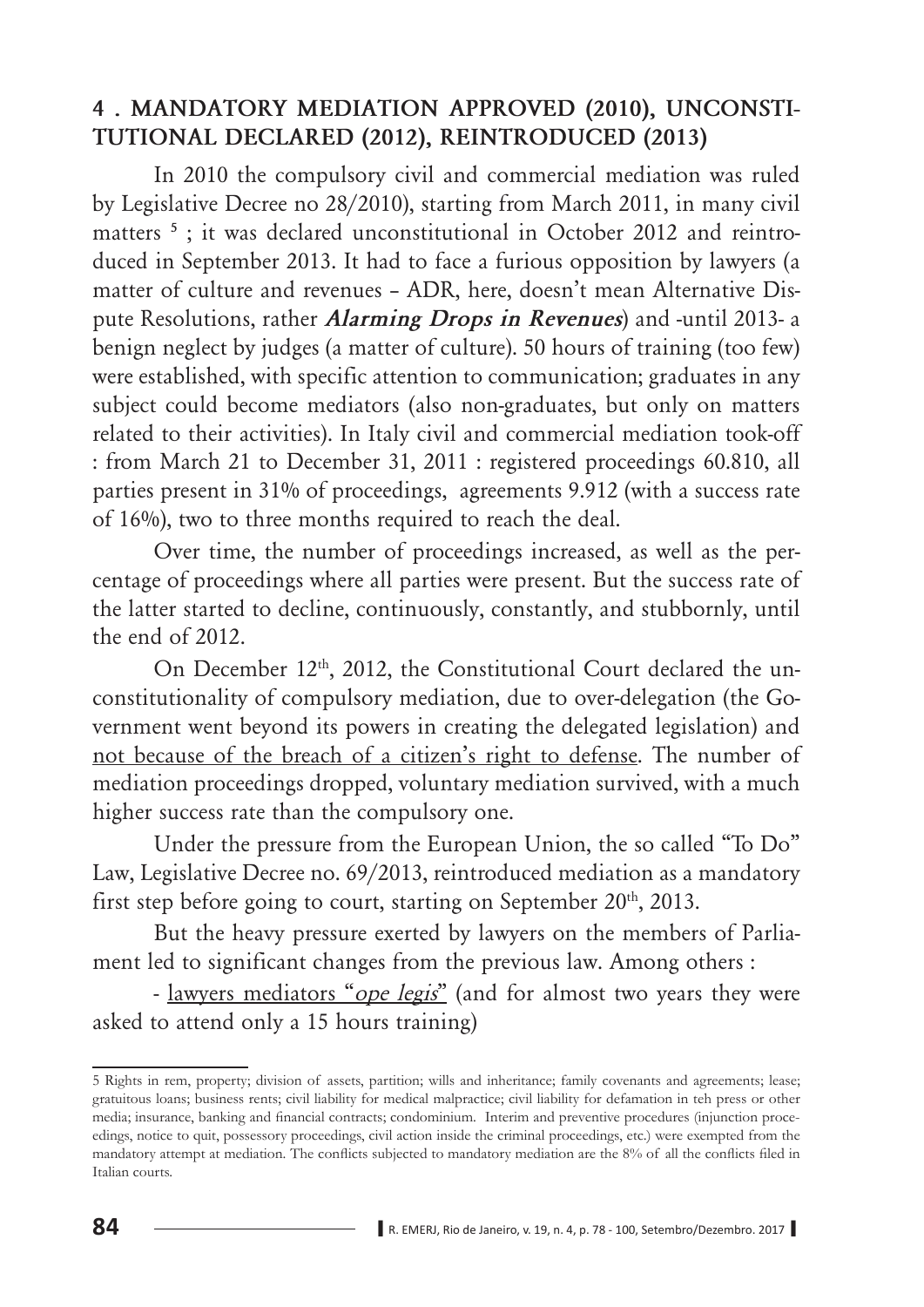- compulsory lawyers' assistance (presence) for the parties;

- the first "informative" meeting free of charge (except for a 48,80) euro fee, 97,60 if mediation value is higher than 250,000 euro - the mediator works for free, the lawyer hired by the party is paid); the invited party, according to lawyers' misinterpretation, can abstain from the proceeding by not attending the mediation meeting (with the plaintiff and the mediator) or, attend the first informative meeting, can "OPT-OUT" from the process <sup>6</sup>.

## 5. NEW RULES IN 2014 / 15

New rules came in force in 2014 and 2015:

- cases pending before the court, upon the parties' agreement, can be transferred in arbitration;

- assisted negotiation by lawyers: for disputes relating to compensation for damages caused by cars and boats and for all claims for payments up to 50,000.00 euro (in matters not subject to mandatory mediation); for the separation between husband and wife (provided there are no underage children, or anyway dependent from their parents), the litigants, assisted by their lawyers, will be able to reach an agreement, that is enforceable; as mediation, this procedure will be a pre-condition to assessment in court <sup>7</sup>;

- who loses in court will refund the expenses of the process;

- a high statutory rate of interest for late payment will be provided, to an extent at least equal to the market price; therefore the debtor, who forces the creditor by applying to the court to get the amount back, will not make money out of the lengthy procedures.

## 6. MEDIATION BODIES ("ORGANISMI DI MEDIAZIONE") AND THE MINISTRY OF JUSTICE

In Italy mediators are allowed to operate only within the mediation bodies, ruled by the Ministerial Decree 180 / 2010 <sup>8</sup>, updated by Minis-

<sup>6</sup> D'Urso Leonardo and Canezza Romina, "The Italian Mediation Law on Civil and Commercial Disputes", a description of the mediation procedure under the Legislative Decree 28/2010 and the Ministerial Decree 180/2010, along with the translation of the laws in English www.mondoadr.it/wp-content/uploads/The-Italian-Mediation-Law.pdf

<sup>7</sup> Legislative Decree 132, September 12, 2014 art. 1 and art. 2, converted with amendments by Law 162/2014, ruled the transfer in arbitration and the assisted negotiation, both institute strongly supported by lawyers. Results in 2016: proceedings 43.000; agreements 4.132 (separations and divorces 3.197). With respect to the mediation a much wider field of application, but inferior results. No news about transfer in arbitration.

http://www.consiglionazionaleforense.it/documents/20182/321984/Monitoraggio+negoziazione+assistita+2016+-+Dati.pdf/8adb4fb2-45ec-4a8c-943a-55918435eb81?version=1.0.

<sup>8</sup> http://www.adrmaremma.it/norm17.pdf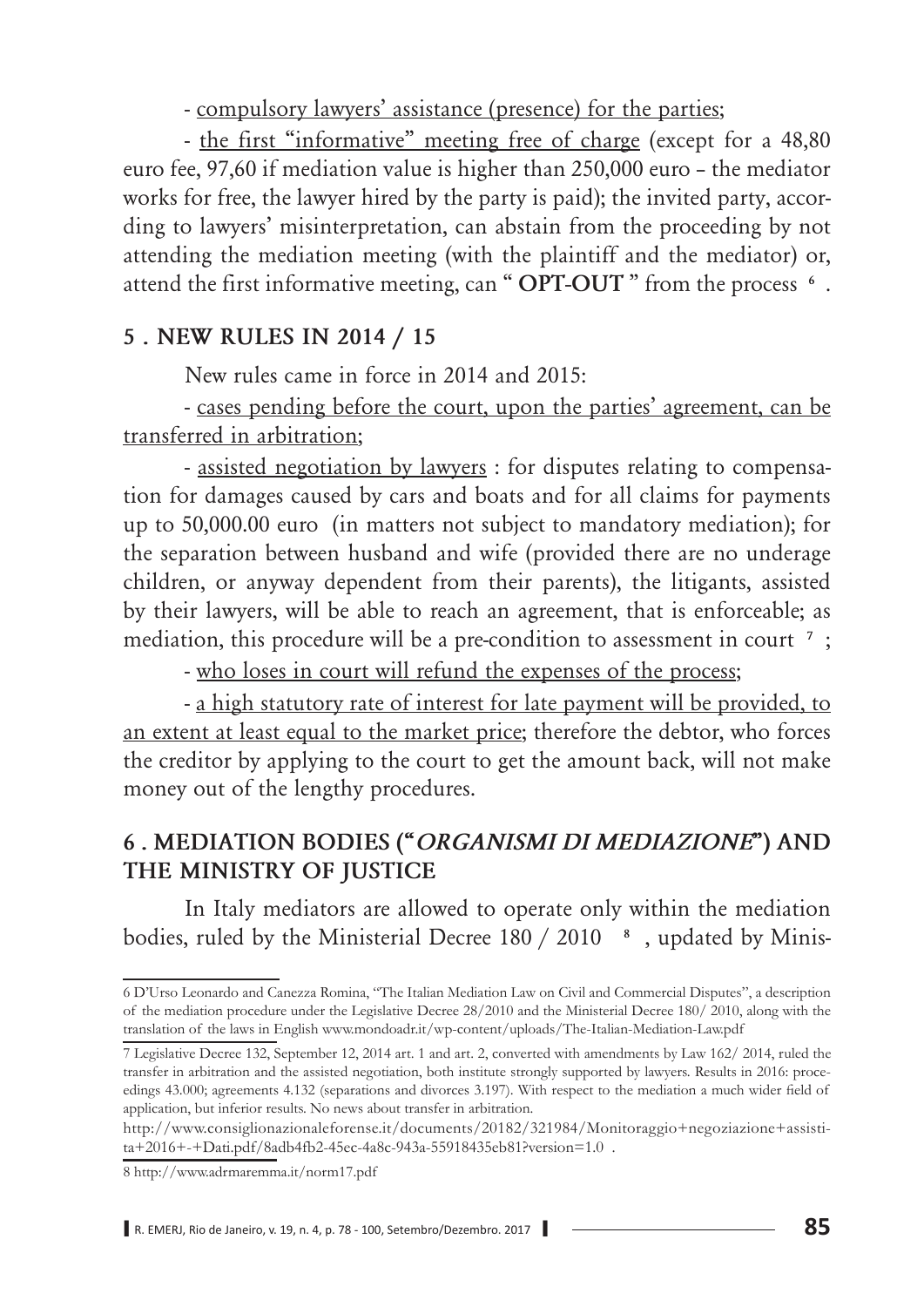terial Decree 145 / 2011 <sup>, "</sup>Organismo di mediazione: l'ente pubblico o privato, o la sua articolazione, presso cui può svolgersi il procedimento ai *sensi del decreto legislativo 18/2010"*- "Mediation body: public or private institution, or its branch, where the mediation proceedings can take place under Decree 28/2010".

We are talking about

- public institutions (also ruled by foreign law): chamber of commerce, council of professional bodies (not only lawyers), universities, etc. and

- private institutions.

A mediation body must have a registered capital amounting to a minimun sum required for setting up a small joint-stock companies, an insurance policy for an amount not lower than  $500,000.00$  euro and an independent accounting. It applies for registration to the Ministry of Justice, which manages the register of mediation bodies and the register of mediators. The rates of the proceedings are established by the Ministry and are paid by the parties to the mediation body, which pays the mediator.

There is an administrator (who can not be a mediator) and, at least, five mediators, who ask to join the mediation body. The administrator must assign the proceedings to mediators based on their bachelor's degree and specialization; and on rotation. The mediation body must publicise its own regulation and the names and experiences of mediators on a website. The parties, together, they can choose the mediator. The body may conduct its activities in all matters prescribed by the law, but also limit its work to a few (or even one).

There is no contribution by the State, except legal aid, the assistance provided to those who cannot afford the fees to initiate court proceedings or to defend themselves before a court.

The documents of every proceeding must be sent to the Ministry and the number of initiated proceedings, the results, those not yet completed and much more must be communicated every quarter.

The Ministry of Justice controls mediation bodies and mediators: in 2016 there were 1,050 registered organizations; between 2014 and 2016, "one quarter of the mediation bodies have been canceled. ... the number of deleted organisms was almost seven times higher than the number of new reg*istered organisms. ... inspections carried out – amounting to 125 - resulted in* 

<sup>9</sup> http://www.adrmaremma.it/norm24.pdf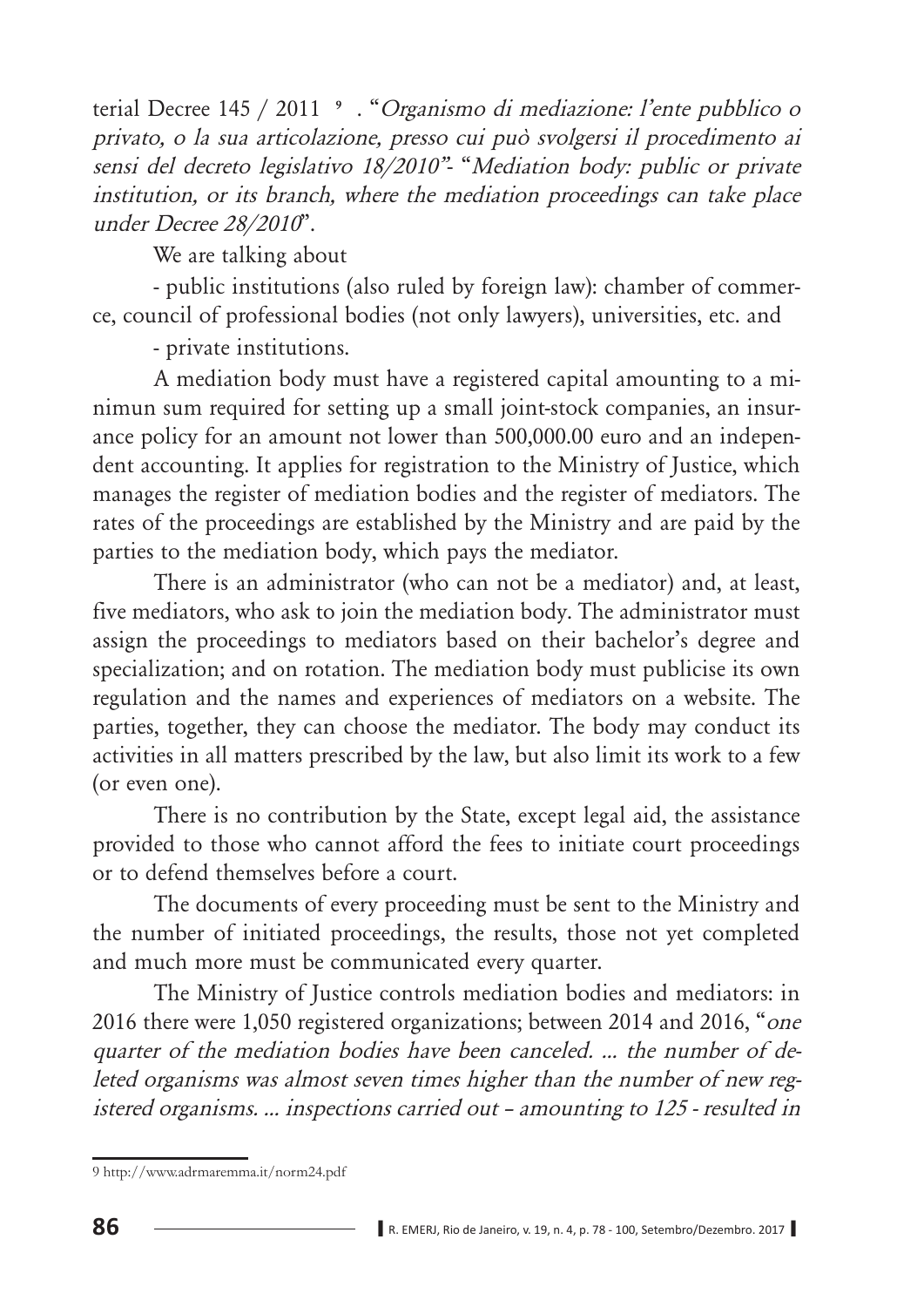*the cancellation or suspension of almost half of the mediation bodies*"<sup>10</sup>. There is no national organization of mediators.

## **7. THE JUDICIARY**

When compulsory mediation came into force in 2011, judges did not take a stand against it, but in practice they did not use the opportunity provided by the law. But a small portion of the Italian judiciary began to look carefully at mediation and its possible use. I mainly refer to:

- "Progetto Conciliamo", started in 2005 at the Court of Milan;

- "Progetto Nausicaa", started in 2010 at the Court of Florence;

both projects focused on the analysis of mediation and aimed at improving the knowledge of mediation among legal professionals;

- the "integrated" conciliatory practices started in 2011 at the Court of Modugno-Bari

- the experience of the Court of Ostia, a separate division of the Court of Rome, whose leader, Judge Massimo Moriconi, acted as a pioneer in the field of mediation. Thanks to an extensive use of invitation to mediation in the  $2012$  –  $2013$  period, Judge Moriconi achieved a reduction of at least  $10\%$ of the disputes entrusted to him<sup>11</sup>.

Which method did he use? The magistrate analyzed all incoming cases and, whenever he believed that the parties could reach a settlement, he invited them to undergo a mediation proceeding. Moral suasion was effective.

According to Legislative Decree no. 28/2010 mediation could also start at the invitation of the judge (delegated mediation).

Moreover, Legislative Decree no. 69/2013 established:

- the possibility for judges (since June 2013) to make a solution proposal based on equity (ex art. 185-bis civil procedure code) in all subjects related to alienable civil rights, which the parties were free to accept or refuse (not binding arbitration);

- the possibility for judges (since September 2013) to order litigants to

<sup>10</sup> Ministero della Giustizia, Direzione Generale della Giustizia civile : nel 2016 c'erano 1.050 organismi iscritti; tra il 2014 ed il 2016 "un quarto degli organismi è stato cancellato. .. il numero di organismi cancellati è stato superiore di quasi sette volte quello dei nuovi organismi iscritti. .. le ispezioni di controllo effettuate –pari a 125- hanno condotto alla cancellazione o la sospensione di quasi la metà degli organismi di mediazione", in Commissione di studio per l'elaborazione di ipotesi di organica disciplina e riforma degli strumenti di degiurisdizionalizzazione, con particolare riguardo alla mediazione, alla negoziazione assistita e all'arbitrato (Pres. ALPA), page 151, 2017 http://www.adrmaremma.it/norm76.pdf . The translation into English of this provision is mine.

<sup>11</sup> http://www.mondoadr.it/cms/articoli/resoconto-del-convegno-il-ruolo-del-giudice-nella-mediazione.html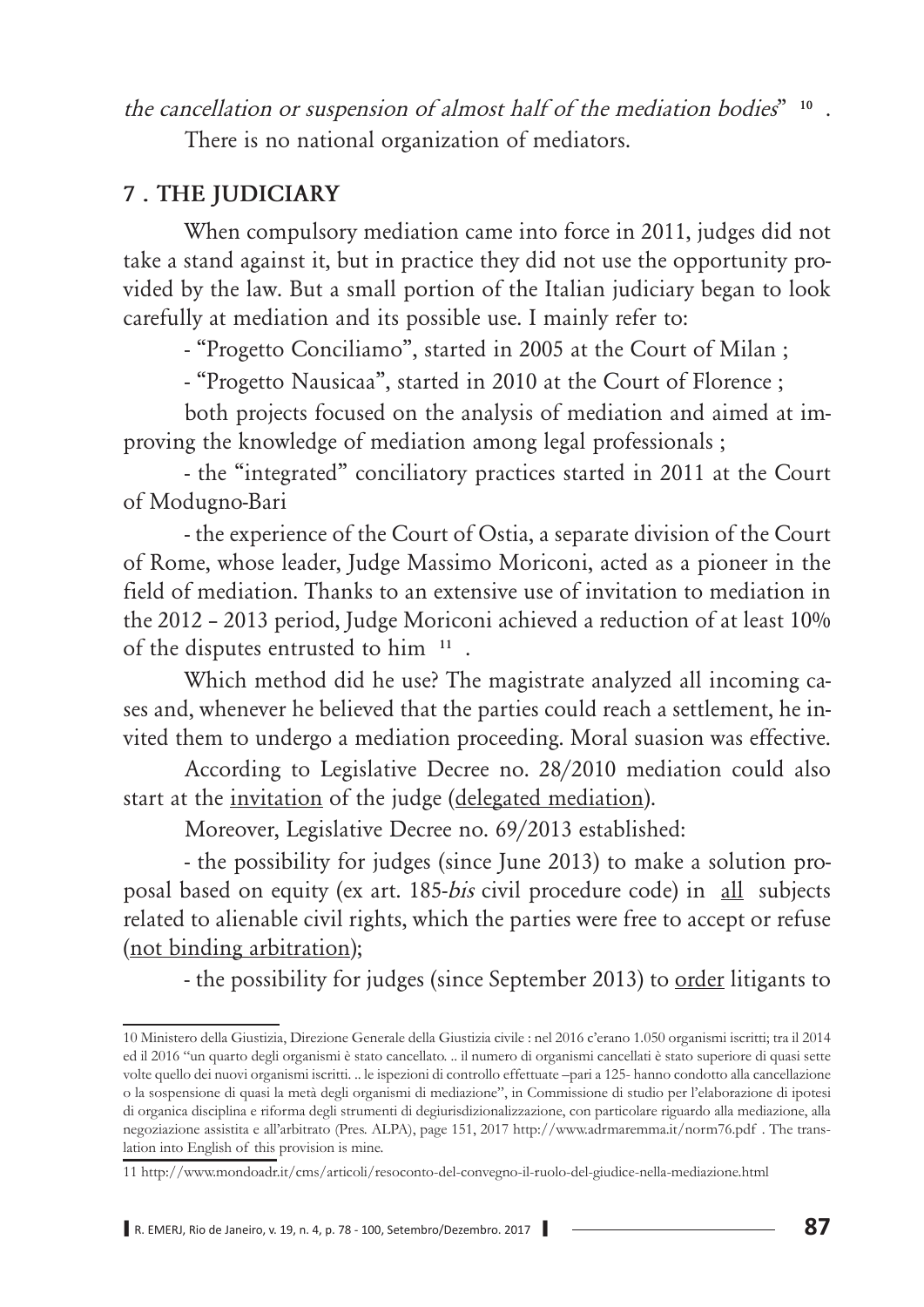undergo mediation in all subjects related to alienable civil rights (delegated mediation). In many cases, the judges blended these two options: they made a solution proposal, and if the proposal was rejected, they ordered mandatory mediation (arbitration - then - mediation).

From June 2013 to June 2014, only about ten judges used these opportunities in about fifty cases  $12$ ; but later an increasing number of them started, and with very interesting results: in most cases lawyers, though reluctant to do so, joined the mediation procedure and litigants reached an agreement. Last but not least, judges have opposed the practice of those lawyers who did not attend the first informative meeting, or attended it (without the party) only to declare that they are not interested in proceeding with the mediation. Judges are condemning this behavior, remarking that: "*lawyers are mediators 'ope legis'*, *therefore 'ope legis' they know mediation, the necessity of the parties' presence and of a real interaction among them*".

From September  $23^{\text{rd}}$ ,  $2013$  to October 10<sup>th</sup>, 2014, new rules, the above-mentioned Judge Moriconi presided over about 700 cases; according to him, ADR methods could be used in almost 200 cases of them; in 121 cases he turned to 40 non-binding arbitrations, 35 delegated mediations and 46 non-binding arbitrations and delegated mediations (arb-then-*Phed*); in 58% of the cases the parties reached an agreement. 8% reduction of the diputes entrusted to him  $13$ .

The tools work, they are very efficient but they are underutilized. It is easier and quicker to issue a law than to change a habit; the issue here is "culture"!

## **8. TRAINING**

Training can be seen as the Achilles' heel of Italian mediation proceedings<sup>14</sup>.

In Italy, certified mediators are required to:

- hold a BA degree in any subject, or membership in a professional association (in this second case, mediators are only allowed to manage proceedings related to their professional competences);

<sup>12</sup> For further information see www.adrmaremma.it, Italian section, News.

<sup>13</sup> http://www.adrmaremma.it/news199.pdf

<sup>14</sup> Matteucci Giovanni, "Mediazione avanti tutta ma ... la formazione? – Mediation, go ahead; but...training?" January 30th, 2012 http://www.altalex.com/index.php?idnot=16703

Riccardi Carlo, "Formare alla mediazione", July 21st, 2014 http://blogconciliazione.com/2014/06/formare-alla-mediazione/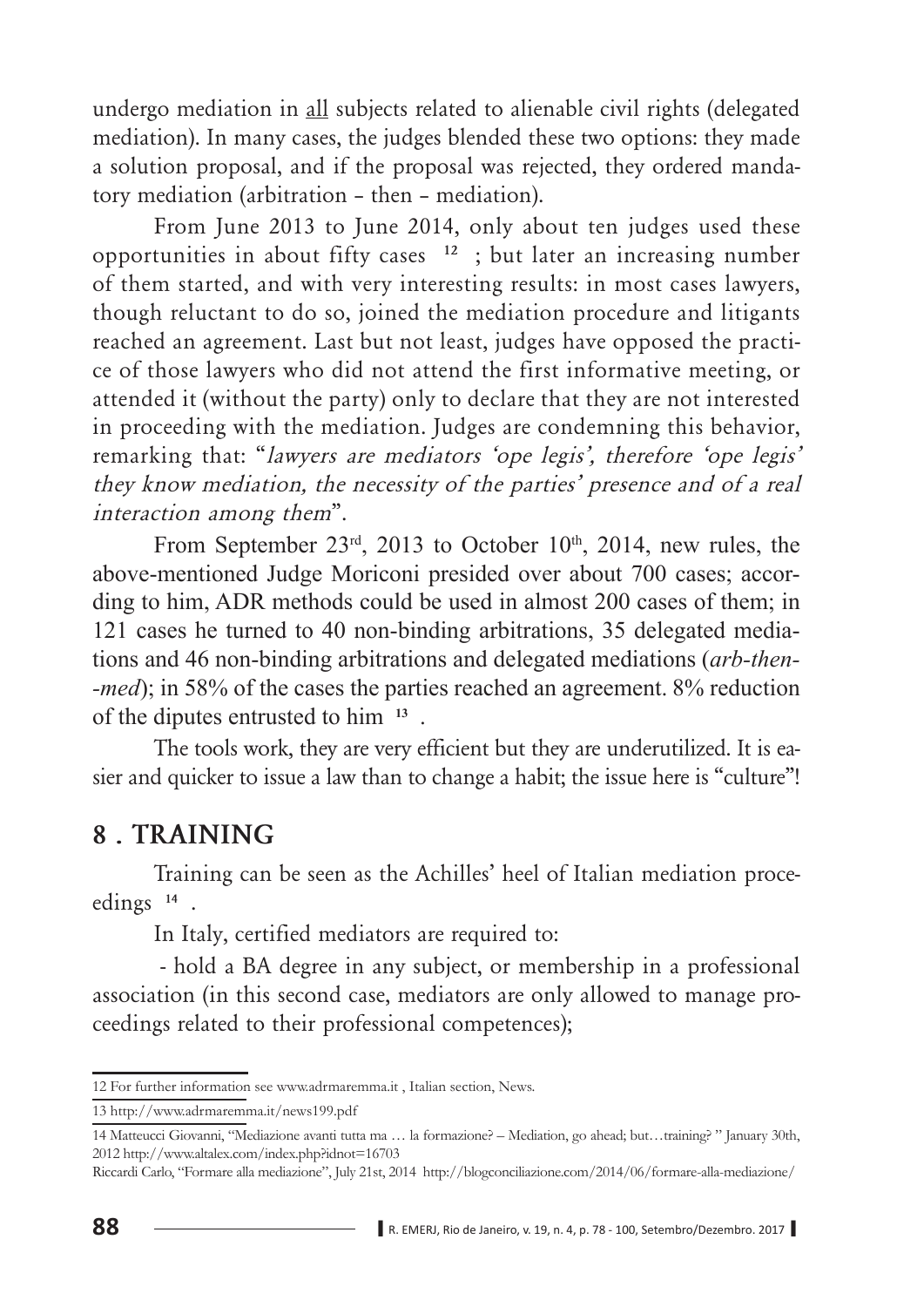- complete a 50 hour training course on theory and practice, designed for a maximum of 30 trainees, consisting of:

- Italian, European and international laws on mediation;

- facilitative and adjudicative mediation procedures, and mediation ordered by a judge;

- conflict management techniques;

- communication techniques;

- mandatory mediation contract clauses;

- form, content and effects of mediation demand and agreement;

- mediator's duties and responsibilities;

- simulated mediation sessions:

- final 4 hour test:

- update their training every two years with an 18 hour advanced training course on the above mentioned subjects, including simulated mediations, and attend 20 mediation procedures.

Certified ADR trainers in Italy are required to:

- publish works on ADR theory: 3 articles or books on ADR, issued by a national based publisher, with ISBN code for books and ISSN for serial issues; alternatively, ADR scientific issues published by public bodies; online publications are not admitted;

- practice ADR: management of 3 mediation procedures;

- give lectures on ADR to professional associations, public bodies, Italian or foreign public universities;

- update their training every two years with a 16 hour training course run by professional associations, public bodies, Italian or foreign public  $universities.$ 

Mediation is a multidisciplinary science; a 50 hour course is enough *to inform*, but not *to form* professionals. Moreover, in 2010 / 2011 most teachers and participants were lawyers; therefore, lectures mainly focused on civil procedure laws as applied to mediation. And approximately 99,99999 ... % of candidates were successful in the exams !!!

On March 21<sup>st</sup>, 2011, mandatory mediation took off. The initial results were encouraging: only 31% of proceedings saw all parties present (understandably so, not only because of the lawyers' hostility, but also due to the novelty of the procedure), but, when all parties were present, the success rate was 54%. A final agreement was achieved in 16% of mediations (Table 10). Not too bad.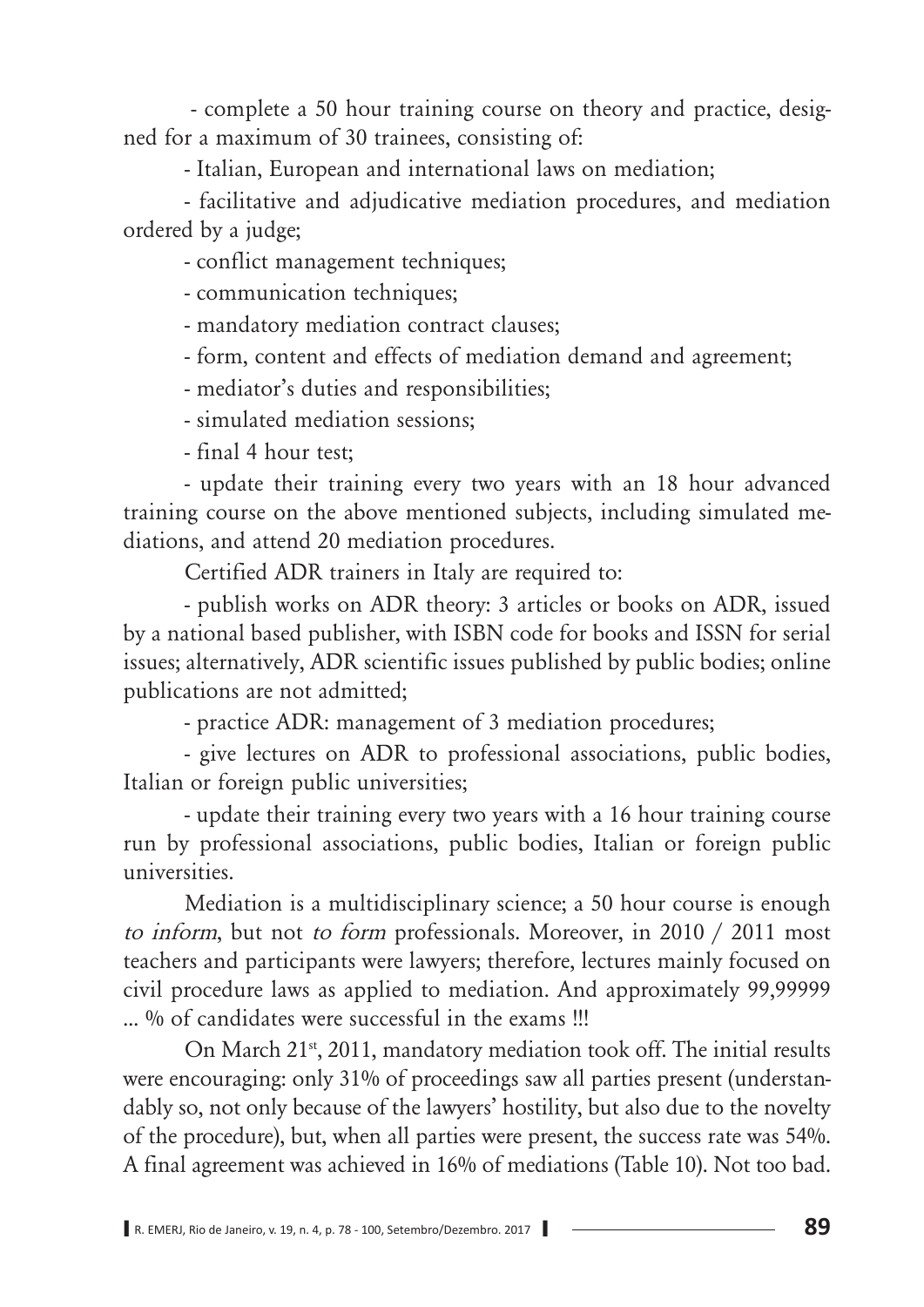And, overall, three to four months were required to reach the deal.

Over time, the number of proceedings increased as well as the percentage of proceedings where all parties were present. But the success rate of the latter started to decline, continuously, constantly, and stubbornly, from 59% at the beginning of 2011 to 38% at the end of 2012 (table 10).

More than 200,000 disputes were expected to be transferred from the courts to mediation (one million in five years). There was a "*mediation explosion*", or, to be precise, the *expectation* of a "*mediation explosion*": due to the economic crisis, many professionals, mainly lawyers, rushed to attend courses on mediation (which only lasted 50 hours, while at least 200 hours would have been necessary). As a consequence in 2011 there were 813 mediation bodies  $15$ ; at least 5 professionals per mediation body (in some structure also more than 100), on the whole not less than 60/70.000 mediators (mainly lawyers)  $16$ ; 60.810 proceedings. There were more mediators than mediations.

The mediator's fee doubles when an agreement is reached. This acts as an incentive to the professional, who will try to ensure that the proceeding results in a positive solution; however, in some (if not many) cases, the parties left the mediation just before its final session, where the deal was to be signed.

Moreover, it is my opinion that, at the beginning of 2010, mediators were professionals with expertise in the subject, with many years of training behind them, and able to understand the causes of conflict and how to manage them. Later on (also because of the economic crisis), people who jumped on the bandwagon were arriving on the scene with pour training; the consequences were deterioration in the quality of the mediation process management and worse results.

As already quoted, the success rate of the proceedings, where all parties were present, dropped from 59% at the beginning of 2011 to 38% at the end of 2012. On December 12<sup>th</sup>, 2012, the Constitutional Court declared the unconstitutionality of compulsory mediation; as a consequence, in 2013 there were mainly voluntary mediations, with a sharp decrease in the number and an (obvious) increase in the success rate. Compulsory mediation was reintroduced in 2014 and the situation started to recover, thanks to the

<sup>15</sup> Mediation bodies : 813 in 2011, 986 in 2012, 778 in 2016.

<sup>16 22,786</sup> mediators on February 2017; Ministero della Gisutizia, Albo dei mediatori - Ministry of Justice, List of mediators.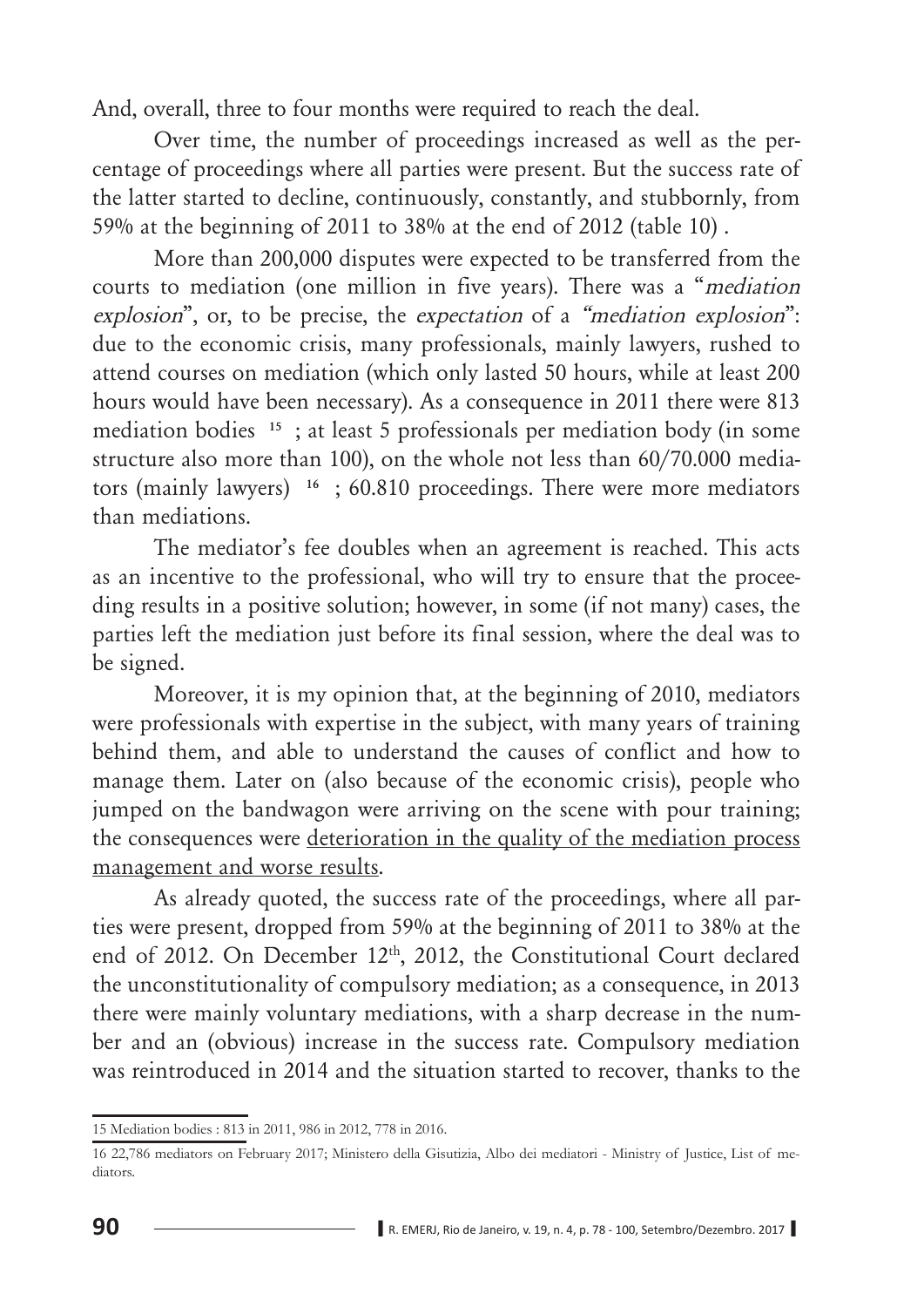judges and the inspections carried out by the Ministry of Justice. Lawyers started to realize they can make a profit out of mediation, especially in times of economic downturn, when companies need to solve their problems in order to get money. Tax benefits have been formally introduced but are not operational. Statistics at a national level have allowed to check on the results. Universities have started to give attention to ADR training: the Italian competition on mediation (Milan, Chamber of Commerce) in 2012 was attended by 4 universities; in February 2017, there were 24 universities and 120 students all highly trained. The most efficient mediation bodies, where there is a continuous training, achieve far superior results to the average (tabel 10, Chamber of Commerce in Milan). 2016 scored the highest number of mediation agreements ever reached in Italy, but the success rates achieved in 2011 are still far away.

#### **9. CONCLUSIONS**

According to the European Parliament "Italy uses mediation at a rate *six times higher than the rest of Europe*". Mandatory mediation was ruled in 2010 in Italy and came in force in 2011; mediation took-off. In 2013 the "Opt-Out" model was introduced <sup>17</sup>, taking into account the needs of the different mediation stakeholders: lawyers (mainly), judges, contending parties.

Results:

year 2011 -  $60,810$  proceedings,  $9,912$  agreements, 16% success rate. year 2016 - 183,977 proceedings, 20,237 agreements,  $11\%$  success rate.

20,237 is the highest number of agreements through mediation ever reached in Italy, thanks to:

- the judges and the controls carried out by the Ministry of Justice on the mediation bodies:

- statistics available at a nationwide level, which allow to check on the results:

- the stubbornness of those who believe in mediation, who often work for free

Neverthless the success rate scored in 2016 is still far behind what was from that realized in 2011, mainly -according to my opinion- because of a worsening in the quality of training during the  $2010/2011$  period. The most efficient mediation bodies, in addition to the courses required by the

<sup>17</sup> See footnote 6.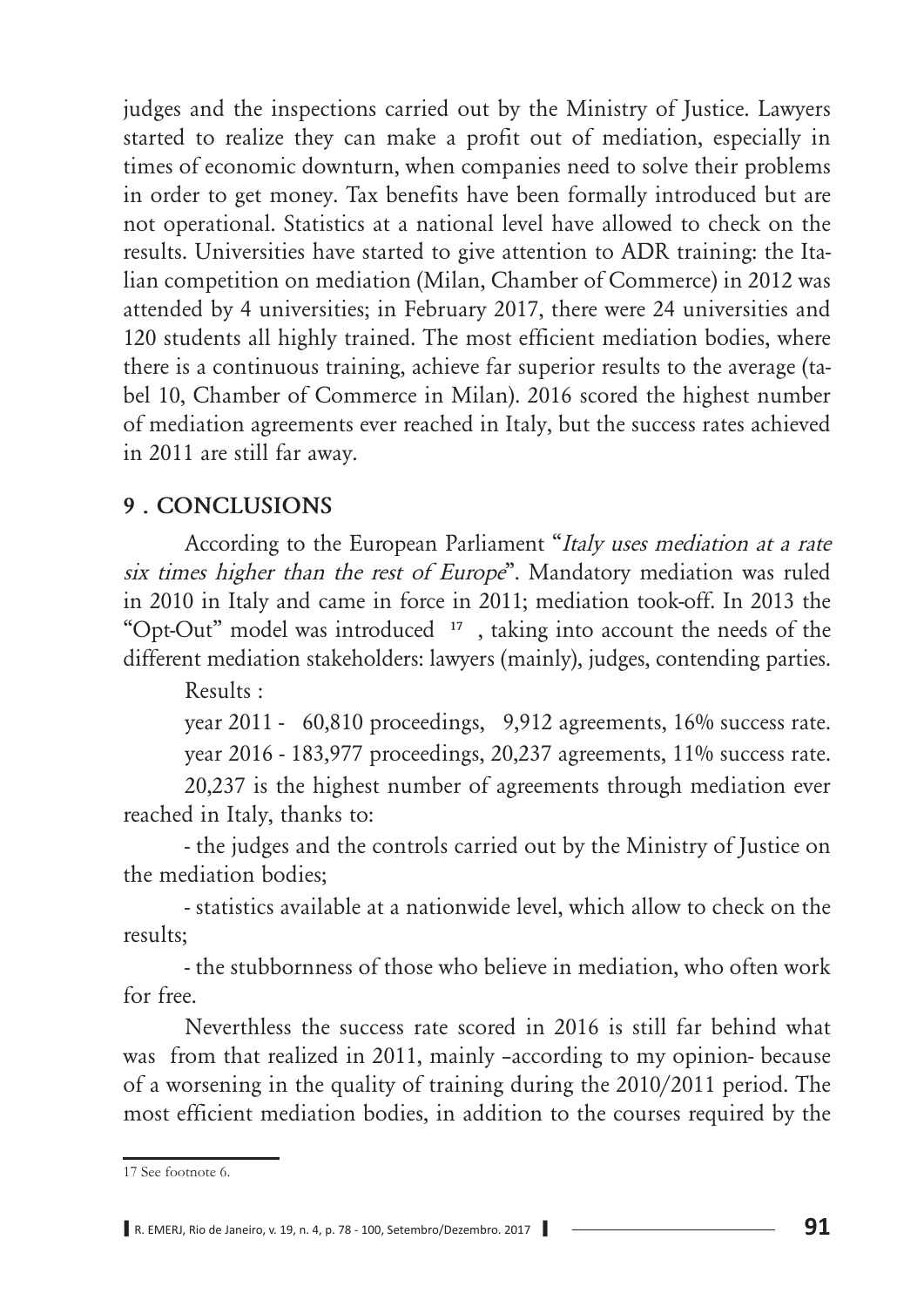law, have realized further training and are achieving far higher results than the average.

50 hours training have proved insufficient<sup>18</sup>; at least 200 hours would be necessary, and not only law experts but also communication experts, psychologists, bankers, etc. should be involved, because ADRs are a mixture of very different skills. This idea could be useful to implement the Mediation Directive in the European Union and the Commission should advice a minimum standard of a highly qualified training course to be shared in all Member States.

Giovanni Matteucci

|                                                                             | CIVIL AND COMMERCIAL MEDIATION IN ITALY                                                                                                                                                                                                        |     |     |     |     |        |  |  |
|-----------------------------------------------------------------------------|------------------------------------------------------------------------------------------------------------------------------------------------------------------------------------------------------------------------------------------------|-----|-----|-----|-----|--------|--|--|
|                                                                             | The invited<br>Incoming<br>mediations<br>Agreement<br>Agreement<br>Agreement<br>Agreement<br>party<br>proceedings<br>present                                                                                                                   |     |     |     |     |        |  |  |
|                                                                             | success rate<br>success rate<br>when parties<br>absolute<br>overall<br>when parties<br>do NOT go<br>values<br>success rate<br>go further<br>further<br>$[3]$<br>$[4]$<br>$[1]$<br>$[2]$                                                        |     |     |     |     |        |  |  |
|                                                                             | $B \times C = E$<br>$A \times E = F$<br>$\mathbf C$<br>B<br>D<br>$\mathsf{A}$                                                                                                                                                                  |     |     |     |     |        |  |  |
|                                                                             | $B \times D = E$                                                                                                                                                                                                                               |     |     |     |     |        |  |  |
| 2011*                                                                       | 53%<br>9,730<br>31%<br>16%<br>60,810<br>$[1]$                                                                                                                                                                                                  |     |     |     |     |        |  |  |
| 2012                                                                        | 27%<br>41%<br>$11\%$<br>154,879<br>17,037<br>$[1] % \includegraphics[width=0.9\columnwidth]{figures/fig_10.pdf} \caption{The figure shows the number of times, and the number of times, and the number of times, respectively.} \label{fig:2}$ |     |     |     |     |        |  |  |
| 2013                                                                        | 32%<br>49%<br>16%<br>41,604<br>6,657<br>$[1]$                                                                                                                                                                                                  |     |     |     |     |        |  |  |
| 2014                                                                        | 179,587                                                                                                                                                                                                                                        | 40% | 47% | 23% | 9%  | 16,162 |  |  |
| 2015                                                                        | 196,247                                                                                                                                                                                                                                        | 45% | 43% | 22% | 10% | 19,625 |  |  |
| 2016                                                                        | 43%<br>11%<br>20,237<br>47%<br>24%<br>183,977                                                                                                                                                                                                  |     |     |     |     |        |  |  |
|                                                                             |                                                                                                                                                                                                                                                |     |     |     |     |        |  |  |
|                                                                             | $*$ 21.3 / 31.12.2011                                                                                                                                                                                                                          |     |     |     |     |        |  |  |
|                                                                             | [1] In 2011, 2012 and untill September 19, 2013 the first information meeting was not required                                                                                                                                                 |     |     |     |     |        |  |  |
| [2] Success rate when parties go further than the first information meeting |                                                                                                                                                                                                                                                |     |     |     |     |        |  |  |
|                                                                             | [3] Success rate when parties do NOT go further the first infomation meeting                                                                                                                                                                   |     |     |     |     |        |  |  |
|                                                                             | [4] Overall success rata, including mediations in which invited party is not present and those<br>in which parties do NOT go further the first information meeting.                                                                            |     |     |     |     |        |  |  |

<sup>18</sup> Greg Bond, "What Is a "Certified Mediator" ? New Regulation in Germany Published", Kluwermediationblog, 27.9.2016 http://kluwermediationblog.com/2016/09/27/what-is-a-certified-mediator-new-regulation-in-germany-published/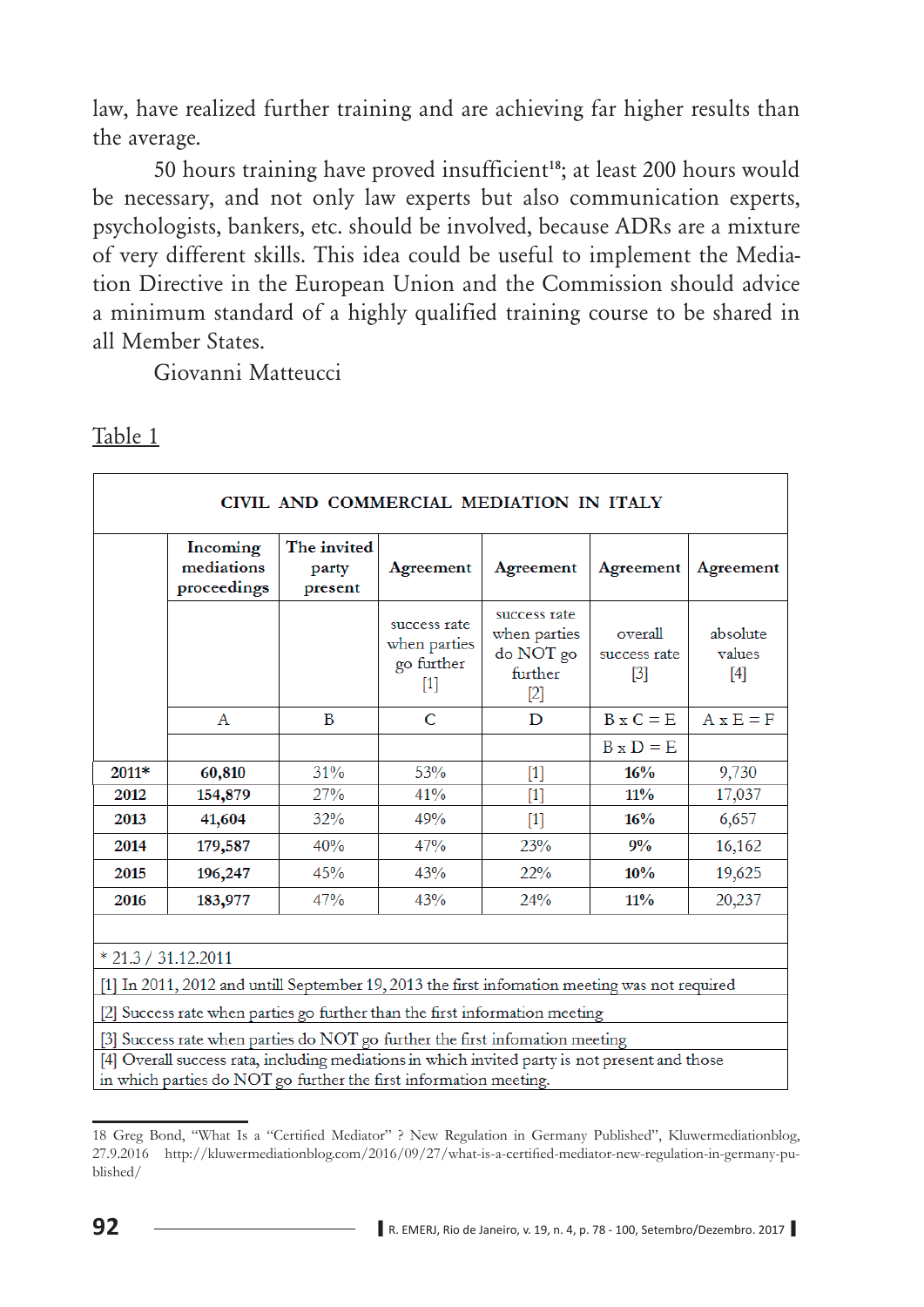|         | Initial<br>pending<br>proceedings | Incoming<br>proceedings | <b>Resolved</b><br>proceedings | Final pending<br>proceedings | <b>Agreements</b><br>overall<br>success rate | <b>Agreements</b><br>absolute<br>values |
|---------|-----------------------------------|-------------------------|--------------------------------|------------------------------|----------------------------------------------|-----------------------------------------|
|         | G                                 | Н                       | T                              | L                            | Е                                            | $I \times E = M$                        |
| $2011*$ | 742                               | 60.810                  | 40.162                         | 21.390                       | 16%                                          | 6.425                                   |
| 2012    | 21.390                            | 154.879                 | 152.631                        | 23.638                       | $11\%$                                       | 16.789                                  |
| 2013    | 23.638                            | 41.604                  | 24.019                         | 41.222                       | 16%                                          | 3.843                                   |
| 2014    | 41.223                            | 179.587                 | 156.317                        | 64.493                       | 9%                                           | 14.068                                  |
| 2015    | 64.493                            | 196.247                 | 185.745                        | 74.995                       | 10%                                          | 18.574                                  |
| 2016    | 74.995                            | 183.977                 | 173.474                        | 85.499                       | $11\%$                                       | 19.082                                  |
|         | $*21.3 / 31.12.2011$              |                         |                                |                              |                                              |                                         |

| Comparison between cases discussed in the Tribunals<br>and those discussed in mediation |                       |                                           |  |  |
|-----------------------------------------------------------------------------------------|-----------------------|-------------------------------------------|--|--|
| From 2013 to 2015                                                                       | All civil proceedings | Proceeding relating<br>to civil mediation |  |  |
|                                                                                         | $-8\%$                | $-16\%$                                   |  |  |

|                                 | Matters relating to civil mediation |                    |                   |                           |  |  |
|---------------------------------|-------------------------------------|--------------------|-------------------|---------------------------|--|--|
|                                 | Civil mediation has been            |                    |                   |                           |  |  |
|                                 | - compulsory since                  | March 21, 2011     |                   | untill December 12, 2012  |  |  |
|                                 | - voluntary since                   |                    | December 13, 2012 | untill September 19, 2013 |  |  |
|                                 | - compulsory since                  | September 20, 2013 |                   |                           |  |  |
| Proceedings filed in the courts |                                     |                    |                   | Incoming mediations       |  |  |
| 2011                            | 209,572                             |                    | 60,810            |                           |  |  |
| 2012                            | 209,024                             | $-0,2%$            | 154,879           | $+155%$                   |  |  |
| 2013                            | 228,870                             | $+10\%$            | 41,604            | $-73\%$                   |  |  |
| 2014                            | 195,273                             | $-15\frac{9}{6}$   | 179,587           | $+332\%$                  |  |  |
| 2015                            | 191,587                             | $-2\frac{9}{6}$    | 196,247           | $9\%$                     |  |  |

| Lawyer's assistance in voluntary mediation                                       |                                                                                                                      |  |  |  |  |  |  |
|----------------------------------------------------------------------------------|----------------------------------------------------------------------------------------------------------------------|--|--|--|--|--|--|
|                                                                                  | Inviting party to mediation legally<br>Present invited party legally<br>NOT legally assisted<br>NOT legally assisted |  |  |  |  |  |  |
|                                                                                  | C<br>в<br>D<br>А                                                                                                     |  |  |  |  |  |  |
| 21.3.2011 / 31.12.2012                                                           | 81%<br>19%<br>81%<br>19%                                                                                             |  |  |  |  |  |  |
| 1.1 / 30.9.2013                                                                  | 28%<br>72%<br>34%<br>65%                                                                                             |  |  |  |  |  |  |
| 73%<br>27%<br>2014 Year<br>37%<br>63%                                            |                                                                                                                      |  |  |  |  |  |  |
| 83%<br>17%<br>52%<br>48%<br>2015 Year                                            |                                                                                                                      |  |  |  |  |  |  |
| 2016 Year<br>84%<br>16%<br>n.a.<br>n.a.                                          |                                                                                                                      |  |  |  |  |  |  |
| Untill September 19th, 2013 lawyer's assistance in mediation was not compulsory. |                                                                                                                      |  |  |  |  |  |  |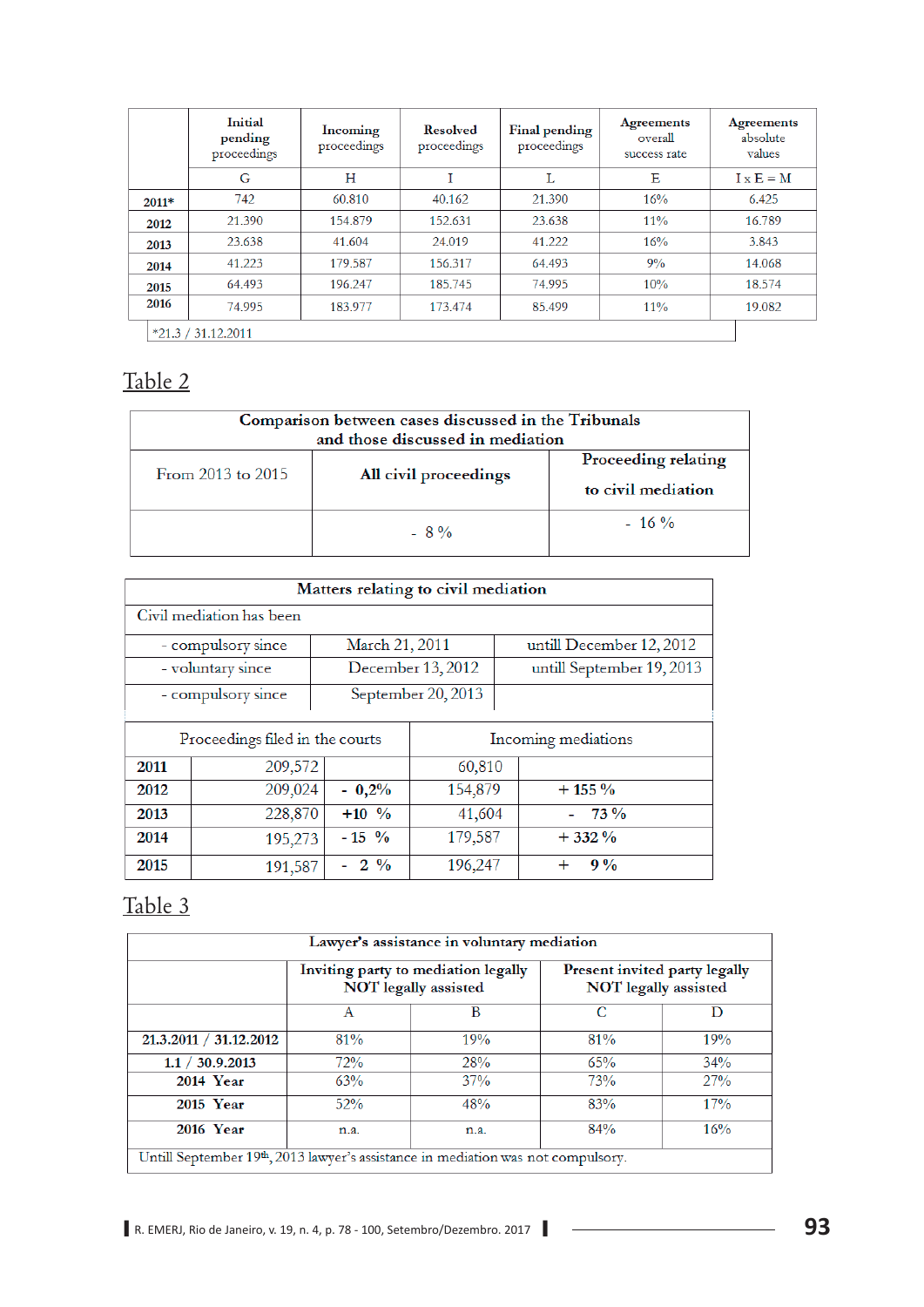|                   | Categories of mediation<br>(resolved cases) |           |                    |                        |  |  |
|-------------------|---------------------------------------------|-----------|--------------------|------------------------|--|--|
|                   | Mandatory by law                            | Voluntary | Delegated by judge | Compulsory by contract |  |  |
|                   | A                                           | B         | C                  | D                      |  |  |
| 21.3 / 31.12.2011 | 78%                                         | 20%       | $2\%$              | 0.5%                   |  |  |
| 2012              | 85%                                         | 12%       | 3%                 | 0.3%                   |  |  |
| 2013              | 56%                                         | 42%       | $2\%$              | 1.5%                   |  |  |
| 2014              | 80%                                         | 12%       | 8%                 | 0.6%                   |  |  |
| 2015              | 82%                                         | 8%        | 10%                | $0.4\%$                |  |  |
| 2016              | 80%                                         | 9%        | $11\%$             | 0.5%                   |  |  |

| according to type<br>when parties<br>when parties<br>of mediation<br>go further<br>(resolved cases)<br>$[2]$<br>$^{[3]}$<br>$\overline{c}$<br>$\overline{B}$<br>А<br>21.03.2011 / 31.12.2012<br>Mandatory by law<br>81%<br>43%<br>$[1]$<br>16%<br>62%<br><b>Voluntary</b><br>$[1]$<br>Ordered by judge<br>3%<br>29%<br>$[1]$<br>2013<br>56%<br>30%<br>Mandatory by law<br>$[1]$<br><b>Voluntary</b><br>42%<br>64%<br>$[1]$<br>Ordered by judge<br>2%<br>22%<br>$[1]$<br>2014<br>80%<br>45%<br>Mandatory by law<br>n.a.<br>12%<br>67%<br><b>Voluntary</b><br>n.a.<br>8%<br>33%<br>Ordered by judge<br>n.a.<br>2015<br>Mandatory by law<br>82%<br>43%<br>21%<br>8%<br>62%<br><b>Voluntary</b><br>41%<br>10%<br>31%<br>14%<br>Ordered by judge<br>2016<br>80%<br>44%<br>23%<br>Mandatory by law<br><b>Voluntary</b><br>9%<br>61%<br>39%<br>Ordered by judge<br>11%<br>15%<br>32% |                                                                        | <b>Settled proceedings</b> | Success rate | Success rate      |
|-------------------------------------------------------------------------------------------------------------------------------------------------------------------------------------------------------------------------------------------------------------------------------------------------------------------------------------------------------------------------------------------------------------------------------------------------------------------------------------------------------------------------------------------------------------------------------------------------------------------------------------------------------------------------------------------------------------------------------------------------------------------------------------------------------------------------------------------------------------------------------|------------------------------------------------------------------------|----------------------------|--------------|-------------------|
|                                                                                                                                                                                                                                                                                                                                                                                                                                                                                                                                                                                                                                                                                                                                                                                                                                                                               |                                                                        |                            |              |                   |
|                                                                                                                                                                                                                                                                                                                                                                                                                                                                                                                                                                                                                                                                                                                                                                                                                                                                               |                                                                        |                            |              | do NOT go further |
|                                                                                                                                                                                                                                                                                                                                                                                                                                                                                                                                                                                                                                                                                                                                                                                                                                                                               |                                                                        |                            |              |                   |
|                                                                                                                                                                                                                                                                                                                                                                                                                                                                                                                                                                                                                                                                                                                                                                                                                                                                               |                                                                        |                            |              |                   |
|                                                                                                                                                                                                                                                                                                                                                                                                                                                                                                                                                                                                                                                                                                                                                                                                                                                                               |                                                                        |                            |              |                   |
|                                                                                                                                                                                                                                                                                                                                                                                                                                                                                                                                                                                                                                                                                                                                                                                                                                                                               |                                                                        |                            |              |                   |
|                                                                                                                                                                                                                                                                                                                                                                                                                                                                                                                                                                                                                                                                                                                                                                                                                                                                               |                                                                        |                            |              |                   |
|                                                                                                                                                                                                                                                                                                                                                                                                                                                                                                                                                                                                                                                                                                                                                                                                                                                                               |                                                                        |                            |              |                   |
|                                                                                                                                                                                                                                                                                                                                                                                                                                                                                                                                                                                                                                                                                                                                                                                                                                                                               |                                                                        |                            |              |                   |
|                                                                                                                                                                                                                                                                                                                                                                                                                                                                                                                                                                                                                                                                                                                                                                                                                                                                               |                                                                        |                            |              |                   |
|                                                                                                                                                                                                                                                                                                                                                                                                                                                                                                                                                                                                                                                                                                                                                                                                                                                                               |                                                                        |                            |              |                   |
|                                                                                                                                                                                                                                                                                                                                                                                                                                                                                                                                                                                                                                                                                                                                                                                                                                                                               |                                                                        |                            |              |                   |
|                                                                                                                                                                                                                                                                                                                                                                                                                                                                                                                                                                                                                                                                                                                                                                                                                                                                               |                                                                        |                            |              |                   |
|                                                                                                                                                                                                                                                                                                                                                                                                                                                                                                                                                                                                                                                                                                                                                                                                                                                                               |                                                                        |                            |              |                   |
|                                                                                                                                                                                                                                                                                                                                                                                                                                                                                                                                                                                                                                                                                                                                                                                                                                                                               |                                                                        |                            |              |                   |
|                                                                                                                                                                                                                                                                                                                                                                                                                                                                                                                                                                                                                                                                                                                                                                                                                                                                               |                                                                        |                            |              |                   |
|                                                                                                                                                                                                                                                                                                                                                                                                                                                                                                                                                                                                                                                                                                                                                                                                                                                                               |                                                                        |                            |              |                   |
|                                                                                                                                                                                                                                                                                                                                                                                                                                                                                                                                                                                                                                                                                                                                                                                                                                                                               |                                                                        |                            |              |                   |
|                                                                                                                                                                                                                                                                                                                                                                                                                                                                                                                                                                                                                                                                                                                                                                                                                                                                               |                                                                        |                            |              |                   |
|                                                                                                                                                                                                                                                                                                                                                                                                                                                                                                                                                                                                                                                                                                                                                                                                                                                                               |                                                                        |                            |              |                   |
|                                                                                                                                                                                                                                                                                                                                                                                                                                                                                                                                                                                                                                                                                                                                                                                                                                                                               |                                                                        |                            |              |                   |
|                                                                                                                                                                                                                                                                                                                                                                                                                                                                                                                                                                                                                                                                                                                                                                                                                                                                               |                                                                        |                            |              |                   |
|                                                                                                                                                                                                                                                                                                                                                                                                                                                                                                                                                                                                                                                                                                                                                                                                                                                                               |                                                                        |                            |              |                   |
|                                                                                                                                                                                                                                                                                                                                                                                                                                                                                                                                                                                                                                                                                                                                                                                                                                                                               |                                                                        |                            |              |                   |
|                                                                                                                                                                                                                                                                                                                                                                                                                                                                                                                                                                                                                                                                                                                                                                                                                                                                               | [2] Success rate when parties go further than the information meeting. |                            |              |                   |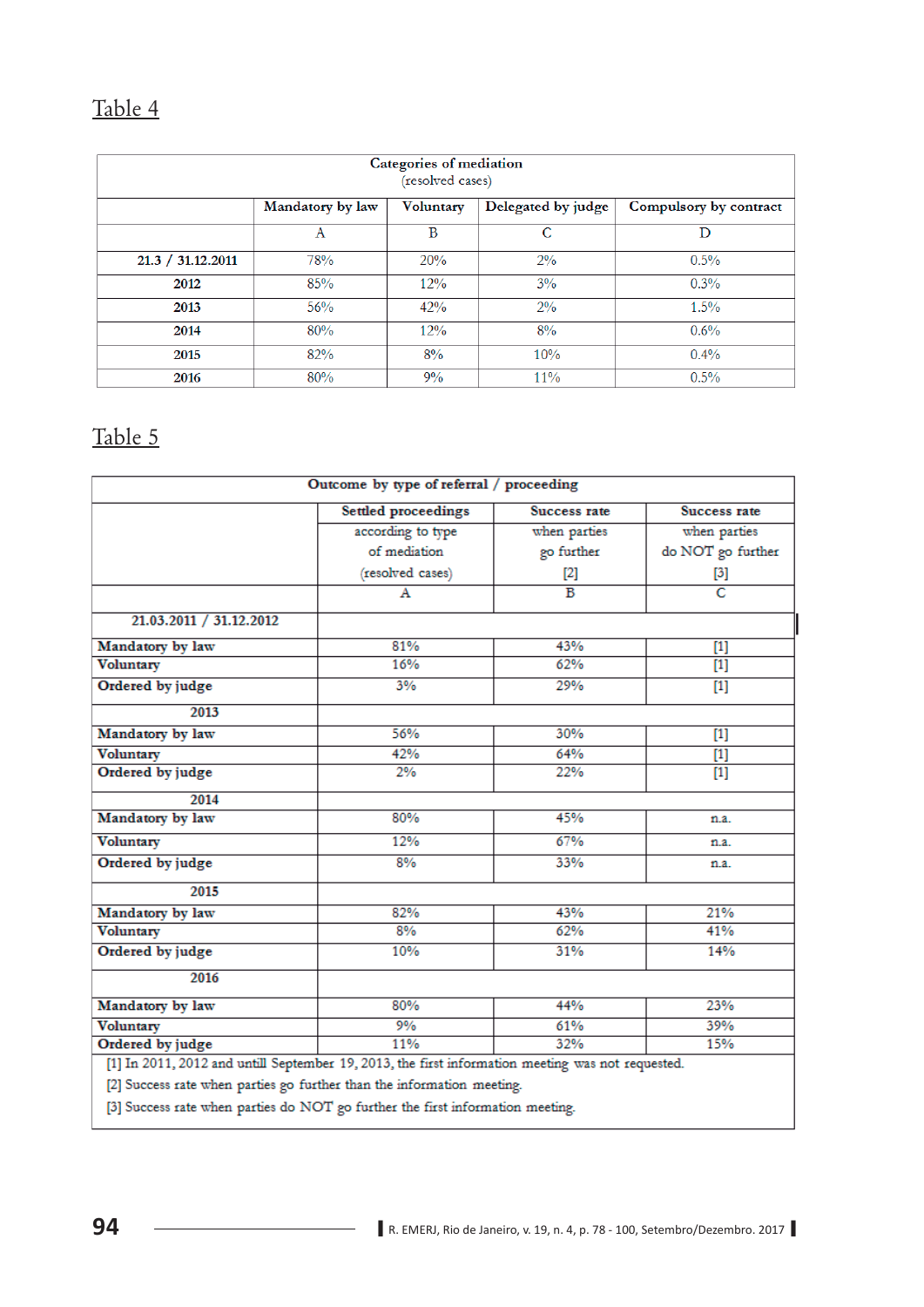|                                                                                                     |                     | Mediation proceedings according to the type of mediation bodies |                                                     |                                                                                                                                                                                                                    |  |
|-----------------------------------------------------------------------------------------------------|---------------------|-----------------------------------------------------------------|-----------------------------------------------------|--------------------------------------------------------------------------------------------------------------------------------------------------------------------------------------------------------------------|--|
|                                                                                                     | Mediation<br>bodies | <b>Settled</b><br>proceedings                                   | Success rate<br>when parties go<br>further<br>$[2]$ | Success rate when<br>parties do NOT go<br>further [3]                                                                                                                                                              |  |
|                                                                                                     | Α                   | в                                                               | C                                                   | D                                                                                                                                                                                                                  |  |
| 21.3.2011 / 31.12.2012                                                                              |                     |                                                                 |                                                     |                                                                                                                                                                                                                    |  |
| <b>Chambers of Commerce</b>                                                                         | 87                  | 16%                                                             | 49% °                                               | $\begin{bmatrix} 1 \end{bmatrix}$                                                                                                                                                                                  |  |
| Private organizations                                                                               | 686                 | 56%                                                             | 46% °                                               |                                                                                                                                                                                                                    |  |
| Professional not lawyers                                                                            | 80                  | 0.6%                                                            | 36% °                                               | $[1] % \centering \includegraphics[width=0.9\columnwidth]{figures/fig_10.pdf} \caption{The graph of the top of the top of the top of the right. The left is the number of the top of the right.} \label{fig:time}$ |  |
| <b>Bar</b> associations                                                                             | 115                 | 27%                                                             | 34% °                                               | $[1] % \centering \includegraphics[width=0.9\columnwidth]{figures/fig_10.pdf} \caption{The graph of the top of the top of the top of the right. The left is the number of the top of the right.} \label{fig:time}$ |  |
|                                                                                                     | 968                 | 100%                                                            | 44% °                                               | $[1] % \centering \includegraphics[width=0.9\columnwidth]{figures/fig_10.pdf} \caption{The graph of the top of the top of the top of the right. The left is the number of the top of the right.} \label{fig:time}$ |  |
| 2013                                                                                                |                     |                                                                 |                                                     |                                                                                                                                                                                                                    |  |
| <b>Chambers of Commerce</b>                                                                         | 87                  | 16%                                                             | 40% °                                               |                                                                                                                                                                                                                    |  |
| Private organizations                                                                               | 699                 | 54%                                                             | 49% °                                               | $[1] % \centering \includegraphics[width=0.9\columnwidth]{figures/fig_10.pdf} \caption{The graph of the top of the top of the top of the right. The left is the number of the top of the right.} \label{fig:time}$ |  |
| Professional not lawyers                                                                            | 85                  | $1\%$                                                           | 47% °                                               | $\left[1\right]$                                                                                                                                                                                                   |  |
| <b>Bar</b> associations                                                                             | 115                 | 29%                                                             | 30% °                                               | $\left[1\right]$                                                                                                                                                                                                   |  |
|                                                                                                     | 986                 | 100%                                                            | $42\%$ $^{\circ}$                                   |                                                                                                                                                                                                                    |  |
| 2014                                                                                                |                     |                                                                 |                                                     |                                                                                                                                                                                                                    |  |
| <b>Chambers of Commerce</b>                                                                         | 87                  | 12%                                                             | 54%                                                 | 23%                                                                                                                                                                                                                |  |
| Private organizations                                                                               | 644                 | 54%                                                             | 51%                                                 | 27%                                                                                                                                                                                                                |  |
| Professional not lawyers                                                                            | 92                  | $1\%$                                                           | 62%                                                 | 38%                                                                                                                                                                                                                |  |
| <b>Bar</b> associations                                                                             | 115                 | 33                                                              | 38%                                                 | 21%                                                                                                                                                                                                                |  |
|                                                                                                     | 938                 | 100%                                                            | 47%                                                 | 24%                                                                                                                                                                                                                |  |
| 2015                                                                                                |                     |                                                                 |                                                     |                                                                                                                                                                                                                    |  |
| <b>Chambers of Commerce</b>                                                                         | 88                  | 11%                                                             | 48%                                                 | 22%                                                                                                                                                                                                                |  |
| Private organizations                                                                               | 611                 | 53%                                                             | 47%                                                 | 26%                                                                                                                                                                                                                |  |
| Professional not lawyers                                                                            | 88                  | $1\%$                                                           | 47%                                                 | 33%                                                                                                                                                                                                                |  |
| <b>Bar</b> associations                                                                             | 107                 | 33%                                                             | 37%                                                 | 19%                                                                                                                                                                                                                |  |
|                                                                                                     | 894                 | 100%                                                            | 43%                                                 | 23%                                                                                                                                                                                                                |  |
| 2016                                                                                                |                     |                                                                 |                                                     |                                                                                                                                                                                                                    |  |
| <b>Chambers of Commerce</b>                                                                         | 87                  | 11%                                                             | 47%                                                 | 23%                                                                                                                                                                                                                |  |
| Private organizations                                                                               | 516                 | 52%                                                             | 48%                                                 | 27%                                                                                                                                                                                                                |  |
| Professional not lawyers                                                                            | 70                  | $1\%$                                                           | 51%                                                 | 35%                                                                                                                                                                                                                |  |
| <b>Bar</b> associations                                                                             | 105                 | 36%                                                             | 37%                                                 | 21%                                                                                                                                                                                                                |  |
|                                                                                                     | 778                 | 100%                                                            | 44%                                                 | 24%                                                                                                                                                                                                                |  |
|                                                                                                     |                     |                                                                 |                                                     |                                                                                                                                                                                                                    |  |
| ° Success rate (number of agreements / total defined proceedings) when the invited party is present |                     |                                                                 |                                                     |                                                                                                                                                                                                                    |  |
| [1] In 2011, 2012 and untill September 19, 2013 the first information meeting was not requested.    |                     |                                                                 |                                                     |                                                                                                                                                                                                                    |  |
|                                                                                                     |                     |                                                                 |                                                     |                                                                                                                                                                                                                    |  |

[2] Success rates when parties go further the first information meeting.

[3] Success rate when parties do NOT go further the first information meeting.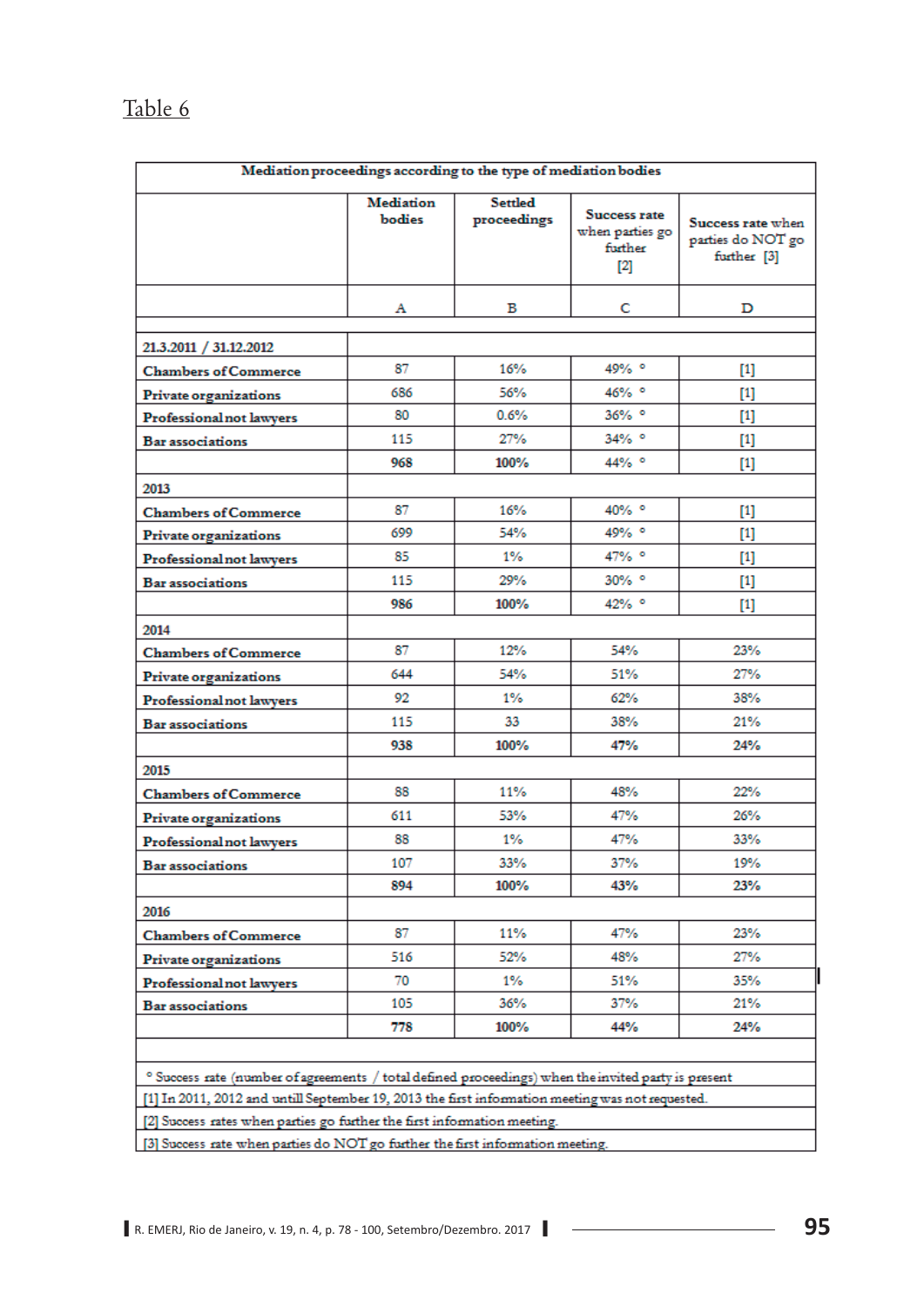|      | Value of mediation disputes (euros)           |        |  |  |  |  |
|------|-----------------------------------------------|--------|--|--|--|--|
|      | Median <sup>20</sup><br>Average <sup>19</sup> |        |  |  |  |  |
| 2012 | n.a.                                          | n.a.   |  |  |  |  |
| 2013 | 156.464                                       | 10.412 |  |  |  |  |
| 2014 | 110.556                                       | 20.000 |  |  |  |  |
| 2015 | 137.862                                       | 19.929 |  |  |  |  |
| 2016 | 139.544                                       | 17.000 |  |  |  |  |

| Length of proceedings (days) |                          |                                                                 |  |  |
|------------------------------|--------------------------|-----------------------------------------------------------------|--|--|
|                              | Civil cases<br>in Courts | <b>Mediation proceedings</b><br>cases when agreement is reached |  |  |
| 2012                         | n.a.                     | 65                                                              |  |  |
| 2013                         | 844                      | 82                                                              |  |  |
| 2014                         | 984                      | 83                                                              |  |  |
| 2015                         | 921                      | 103                                                             |  |  |
| 2016                         | 882                      | 115                                                             |  |  |

<sup>19</sup> If n numbers are given, the average is the sum of the numbers divided by n .

<sup>20</sup> The median is the middle number of the group when they are ranked in order.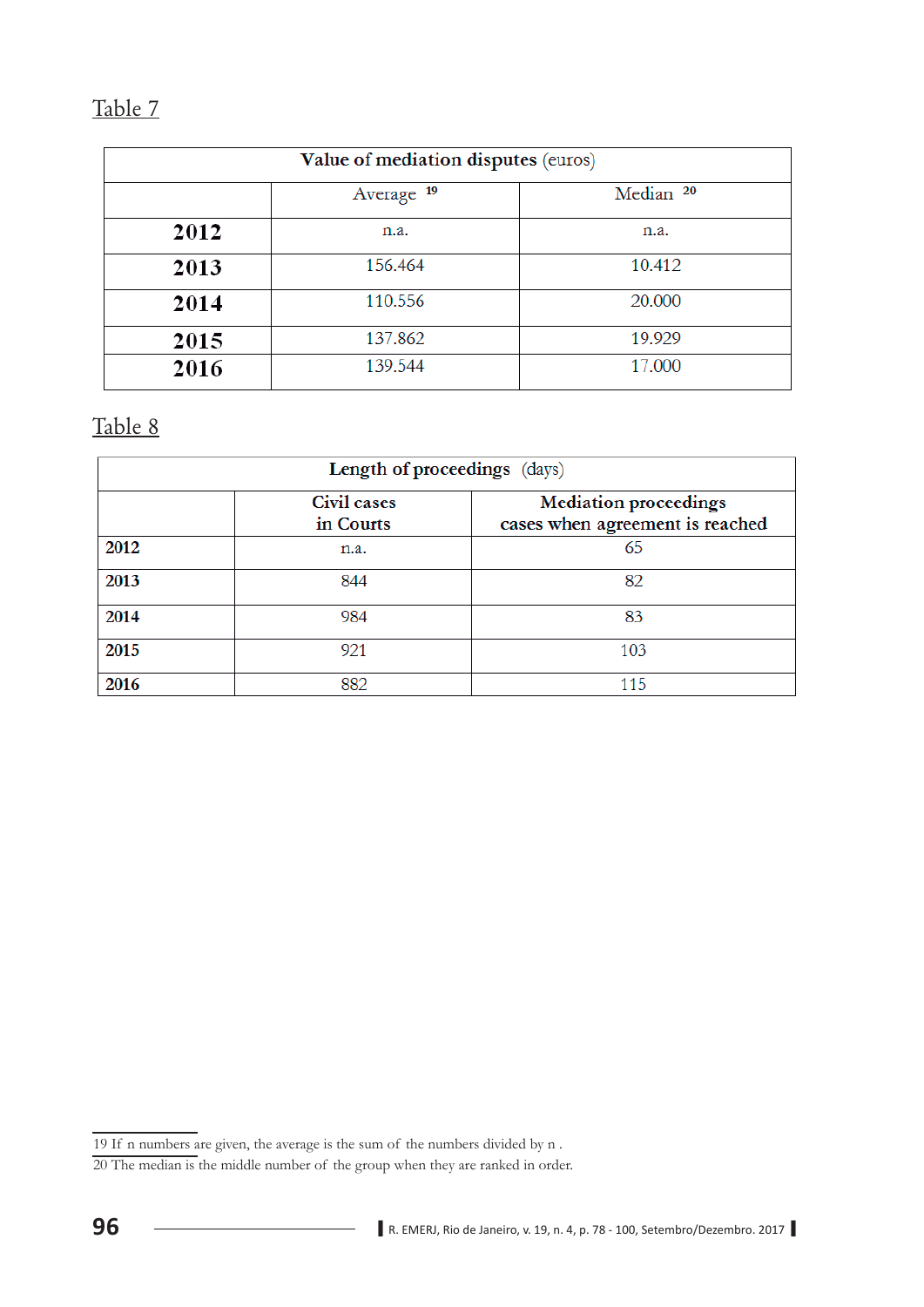| Incoming mediation proceedings by subject - 2016 |                         |                              |                                                         |                                      |                 |
|--------------------------------------------------|-------------------------|------------------------------|---------------------------------------------------------|--------------------------------------|-----------------|
|                                                  | Incoming<br>proceedings | The invited party<br>present | Agreement<br>success rate<br>when parties go<br>further | Agreement<br>overall<br>success rate | Value<br>median |
|                                                  | $\frac{0}{6}$           | $\frac{0}{2}$                | $\frac{0}{\alpha}$                                      | $\frac{0}{2}$                        | euro            |
|                                                  | $\mathbf{A}$            | B                            | C                                                       | $B \times C = D$                     | Е               |
|                                                  |                         |                              |                                                         |                                      |                 |
| <b>Bank</b> contracts                            | 20                      | 46                           | 7                                                       | 3                                    | 40.000          |
| Property                                         | 14                      | 55                           | 36                                                      | 20                                   | 10.000          |
| Other proceedings<br>(non mandatory mediat.)     | 12                      | 43                           | 36                                                      | 16                                   | 11.640          |
| Condominium                                      | 12                      | 53                           | 26                                                      | 14                                   | 5.000           |
| Lease                                            | 12                      | 52                           | 29                                                      | 15                                   | 7.549           |
| Medical malpractice                              | 7                       | 38                           | 10                                                      | 4                                    | 37.500          |
| Insurance contracts                              | 6                       | 15                           | 15                                                      | $\mathbf{2}$                         | 9.380           |
| Partition                                        | 5                       | 59                           | 29                                                      | 17                                   | 70.000          |
| Will and inheritance                             | 4                       | 62                           | 27                                                      | 17                                   | 50,000          |
| Financial contracts                              | 3                       | 40                           | 8                                                       | 3                                    | 19.684          |
| Gratuitous loans                                 | 1                       | 46                           | $32^{\circ}$                                            | 15                                   | 7.500           |
| Business rents                                   | 1                       | 53                           | 32                                                      | 17                                   | 25.954          |
| Libel                                            | $\mathbf{1}$            | 38                           | 16                                                      | 6                                    | 37.500          |
| Family agreements                                | 0,2                     | 54                           | 21                                                      | 11                                   | 24.000          |

Statistics based on data by Italian Ministry of Justice

https://webstat.giustizia.it/\_layouts/15/start.aspx#/SitePages/ Studi%20analisi%20e%20ricerche.aspx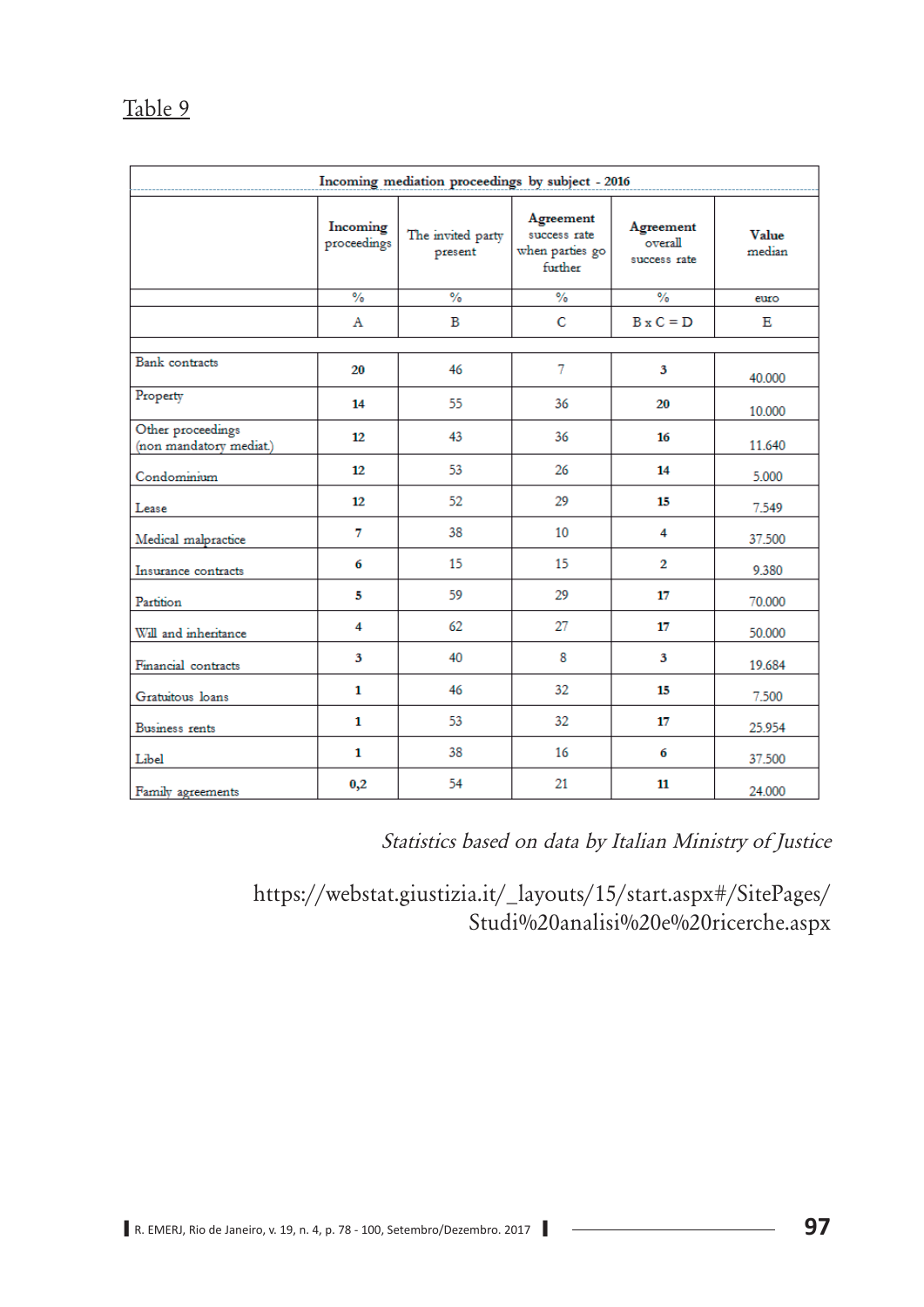| Civil and commercial mediation                                                                                                                                                                                                                                    |                                     |                              |                                                                                                                                                                                                                                                  |                                                                                                                                                                                                                    |                                      |
|-------------------------------------------------------------------------------------------------------------------------------------------------------------------------------------------------------------------------------------------------------------------|-------------------------------------|------------------------------|--------------------------------------------------------------------------------------------------------------------------------------------------------------------------------------------------------------------------------------------------|--------------------------------------------------------------------------------------------------------------------------------------------------------------------------------------------------------------------|--------------------------------------|
|                                                                                                                                                                                                                                                                   | Incoming<br>mediation<br>proceeding | The invited<br>party present | Agreement<br>success rate                                                                                                                                                                                                                        | Agreement<br>sucess rate                                                                                                                                                                                           | Agreement<br>overall<br>success rate |
|                                                                                                                                                                                                                                                                   |                                     |                              | when parties<br>go further<br>$[1] % \centering \includegraphics[width=0.9\columnwidth]{figures/fig_10.pdf} \caption{The graph of the top of the top of the top of the right. The left is the number of the top of the right.} \label{fig:time}$ | when parties do<br>NOT go further<br>[2]                                                                                                                                                                           | $\left[3\right]$                     |
|                                                                                                                                                                                                                                                                   | А                                   | в                            | c                                                                                                                                                                                                                                                | D                                                                                                                                                                                                                  | $B \times C = E$<br>$B \times D = E$ |
| <b>ITALY</b>                                                                                                                                                                                                                                                      |                                     |                              |                                                                                                                                                                                                                                                  |                                                                                                                                                                                                                    |                                      |
| 2011                                                                                                                                                                                                                                                              |                                     |                              |                                                                                                                                                                                                                                                  |                                                                                                                                                                                                                    |                                      |
| 2 quarter                                                                                                                                                                                                                                                         | 18,138.                             | 26%                          | 59%                                                                                                                                                                                                                                              |                                                                                                                                                                                                                    | 15%                                  |
| 3 quarter                                                                                                                                                                                                                                                         | 15,670.                             | 30%                          | 50%                                                                                                                                                                                                                                              |                                                                                                                                                                                                                    | 15%                                  |
| 4 quarter                                                                                                                                                                                                                                                         | 27,002.                             | 36%                          | 49%                                                                                                                                                                                                                                              |                                                                                                                                                                                                                    | 17%                                  |
| $2/4$ quarter                                                                                                                                                                                                                                                     | 60,810.                             | 31%                          | 53%                                                                                                                                                                                                                                              | $[1]$                                                                                                                                                                                                              | 16%                                  |
| 2012                                                                                                                                                                                                                                                              |                                     |                              |                                                                                                                                                                                                                                                  |                                                                                                                                                                                                                    |                                      |
| 1 quarter                                                                                                                                                                                                                                                         | 30,880.                             | 35%                          | 44%                                                                                                                                                                                                                                              |                                                                                                                                                                                                                    | 15%                                  |
| 2 quarter                                                                                                                                                                                                                                                         | 51,634.                             | 26%                          | 42%                                                                                                                                                                                                                                              |                                                                                                                                                                                                                    | 11%                                  |
| 3 quarter                                                                                                                                                                                                                                                         | 45,040.                             | 21%                          | 40%                                                                                                                                                                                                                                              |                                                                                                                                                                                                                    | 8%                                   |
| 4 quarter                                                                                                                                                                                                                                                         | 27,325.                             | 21%                          | 38%                                                                                                                                                                                                                                              |                                                                                                                                                                                                                    | 8%                                   |
| Year                                                                                                                                                                                                                                                              | 154,879.                            | 27%                          | 41%                                                                                                                                                                                                                                              | $[1]$                                                                                                                                                                                                              | 11%                                  |
| 2013                                                                                                                                                                                                                                                              |                                     |                              |                                                                                                                                                                                                                                                  |                                                                                                                                                                                                                    |                                      |
|                                                                                                                                                                                                                                                                   |                                     | 31%                          | 43%                                                                                                                                                                                                                                              |                                                                                                                                                                                                                    | 13%                                  |
| 1 quarter                                                                                                                                                                                                                                                         | 4,785.                              |                              |                                                                                                                                                                                                                                                  |                                                                                                                                                                                                                    |                                      |
| 2 quarter                                                                                                                                                                                                                                                         | 4.485.<br>6.369.                    | 33%<br>23%                   | 62%<br>58%                                                                                                                                                                                                                                       |                                                                                                                                                                                                                    | 21%<br>13%                           |
| 3 quarter                                                                                                                                                                                                                                                         |                                     | 36%                          | 32%                                                                                                                                                                                                                                              |                                                                                                                                                                                                                    | 11%                                  |
| 4 quarter                                                                                                                                                                                                                                                         | 25,965.                             |                              |                                                                                                                                                                                                                                                  |                                                                                                                                                                                                                    |                                      |
| Year                                                                                                                                                                                                                                                              | 41,604.                             | 32%                          | 49%                                                                                                                                                                                                                                              | $[1] % \centering \includegraphics[width=0.9\columnwidth]{figures/fig_10.pdf} \caption{The graph of the top of the top of the top of the right. The left is the number of the top of the right.} \label{fig:time}$ | 16%                                  |
| 2014                                                                                                                                                                                                                                                              | 179,587.                            | 40%                          | 47%                                                                                                                                                                                                                                              | 23%                                                                                                                                                                                                                | 9%                                   |
| 2015                                                                                                                                                                                                                                                              | 196,247.                            | 45%                          | 43%                                                                                                                                                                                                                                              | 22%                                                                                                                                                                                                                | 10%                                  |
| 2016                                                                                                                                                                                                                                                              | 183,977.                            | 47%                          | 43%                                                                                                                                                                                                                                              | 24%                                                                                                                                                                                                                | 11%                                  |
| <b>CHAMBER</b> of<br><b>COMMERCE of</b><br><b>MILAN*</b>                                                                                                                                                                                                          |                                     |                              |                                                                                                                                                                                                                                                  |                                                                                                                                                                                                                    |                                      |
| 2014                                                                                                                                                                                                                                                              | 959.                                | 52%                          | 69%                                                                                                                                                                                                                                              | 27%                                                                                                                                                                                                                | 14%                                  |
| 2015                                                                                                                                                                                                                                                              | 922.                                | 54%                          | 71%                                                                                                                                                                                                                                              | 31%                                                                                                                                                                                                                | 17%                                  |
| 2016                                                                                                                                                                                                                                                              | 780.                                | 55%                          | 68%                                                                                                                                                                                                                                              | 38%                                                                                                                                                                                                                | 21%                                  |
| [1] In 2011, 2012 and untill September 19, 2013 the first information meeting was not required.<br>[2] Success rate when parties go further than the first information meeting.<br>[3] Success rate when parties do NOT go further the first infotmation meeting. |                                     |                              |                                                                                                                                                                                                                                                  |                                                                                                                                                                                                                    |                                      |
| Statistics based on data by Italian Ministry of Justice<br>https://webstat.giustisja.it/_layouts/15/start.aspor#/SitePages/Studi%20analisi%20e%20ricerche.aspor<br>* https://www.camera-arbitrale.it/it/mediazione/statistiche-mediazione.php?id=405              |                                     |                              |                                                                                                                                                                                                                                                  |                                                                                                                                                                                                                    |                                      |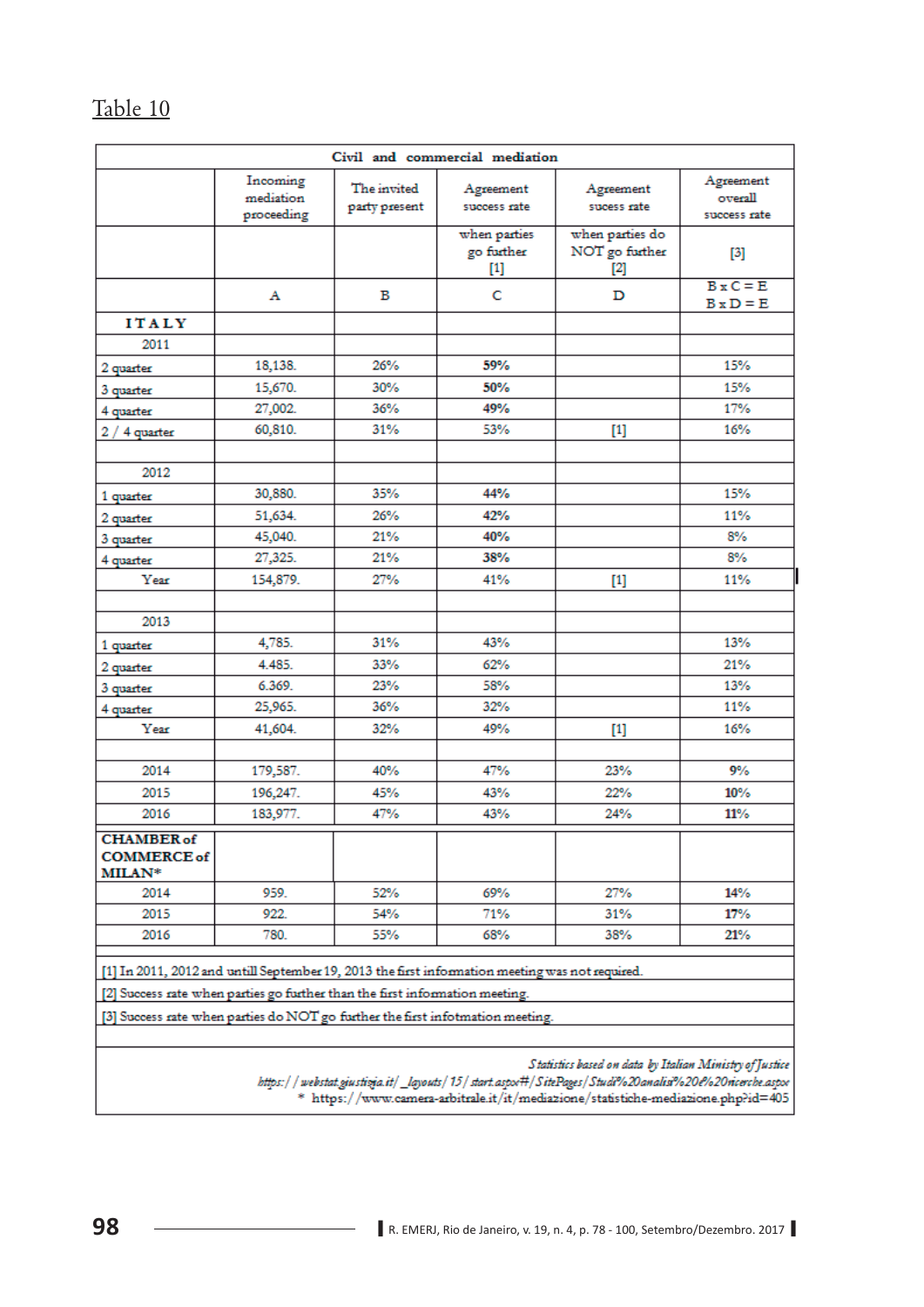#### May 1, 2017 MAIN ADR PROCEEDINGS IN ITALY

|                                                                                         |                                                                                        | People involved<br>otherthan                       | <b>Object</b>                                                                                                                                    | <b>Duration</b>       | Enforceable                         |
|-----------------------------------------------------------------------------------------|----------------------------------------------------------------------------------------|----------------------------------------------------|--------------------------------------------------------------------------------------------------------------------------------------------------|-----------------------|-------------------------------------|
|                                                                                         |                                                                                        | parties                                            |                                                                                                                                                  |                       |                                     |
| <b>MEDIATION</b><br>Independent<br>of court                                             | Voluntary                                                                              | Mediator                                           | Alienable rights,<br>NO labour                                                                                                                   | No limits             | No                                  |
|                                                                                         | Administered<br>voluntary                                                              | Mediator<br>(mediation<br>body)                    | Alienable rights,<br>NO labour                                                                                                                   | 3 months              | Yes<br>President of the<br>Count(1) |
|                                                                                         | Mandatory (pre-<br>trial)                                                              | Mediator<br>lawyers<br>(mediation<br>body)         | Property,<br>partition,<br>inheritance,<br>lease, gratuitous<br>loans, business<br>rents, insurance<br>banking &<br>financial<br>contracts, etc. | 3 months              | Yes<br>Lawyers                      |
|                                                                                         | Delegated                                                                              | Judge, mediator,<br>lawyers<br>(mediation<br>body) | All alienable<br>rights, NO<br>lahour                                                                                                            | 3 months              | Yes<br>Lawyers                      |
| <b>NON BINDING</b><br><b>ARBITRATION</b>                                                | Court annexed                                                                          | Judge<br>lawyers                                   | All alienable<br>rights, NO<br>labour                                                                                                            | Specified by<br>judge | Yes<br>Judge                        |
| <b>NON BINDING</b><br><b>ARBITRATION</b><br>and<br><b>DELEGATED</b><br><b>MEDIATION</b> | Court annexed                                                                          | Judge, mediator,<br>lawyers<br>(mediation<br>body) | All alienable<br>nights, NO<br>labour                                                                                                            | Specified by<br>judge | Yes<br>Lawyers/<br>judge            |
| <b>ASSISTED</b><br><b>NEGOTIATION</b>                                                   | Voluntary                                                                              | Lawyers                                            | All alienable<br>rights, NO<br>labour                                                                                                            | No limits             | No                                  |
|                                                                                         | Mandatory (pre-<br>trial)                                                              | Lawyers                                            | Compensation<br>for damages due<br>to car/boat<br>accident:<br>payments up to<br>50,000 euro                                                     | 3 months              | Yes<br>lawyers                      |
| <b>ARBITRATION</b><br>Out of court                                                      | Voluntary                                                                              | Arbitrator,<br>lawyers                             | All alienable<br>rights                                                                                                                          | 8 months              | Yes                                 |
| Court annexed                                                                           | Voluntary                                                                              |                                                    | Arbitrator, lawyerAll alienable right                                                                                                            | 8 months              | Yes                                 |
|                                                                                         | Transfer in arbitration the cases pending before the Court upon the parties' agreement |                                                    |                                                                                                                                                  |                       |                                     |
| PEER<br><b>NEGOTIATION</b>                                                              | Voluntary                                                                              | Companies,<br>Consumers'<br>associations           | Complaint<br>procedures for<br>service users                                                                                                     | No limits             | No                                  |

..(1) Under request by the parties

Giovanni Matteucci giovannimatteucci@alice.it